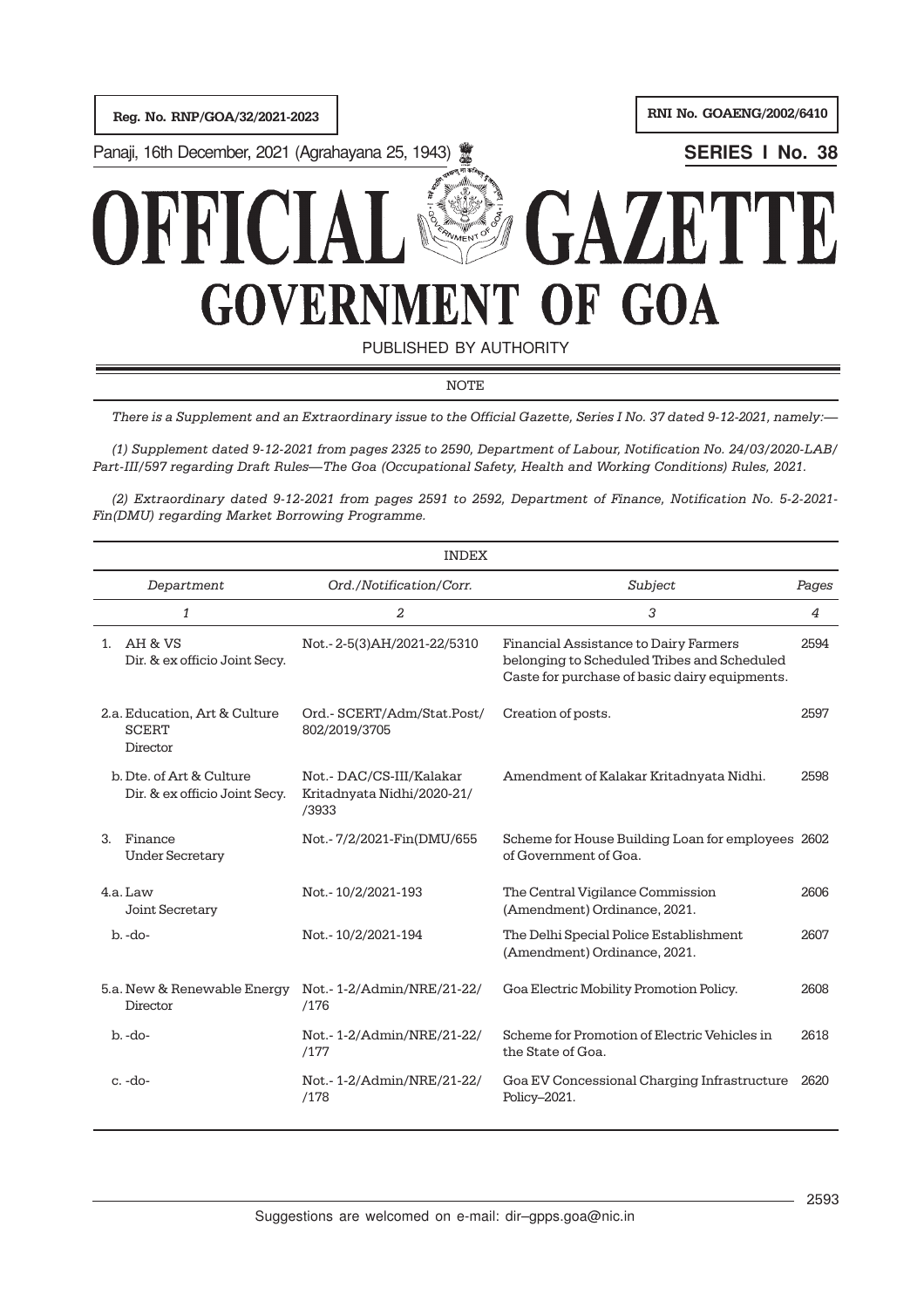# Department of Animal Husbandry & Veterinary Services

#### **Notification**

——

### 2-5(3)AH/2021-22/5310

"Financial Assistance to Dairy Farmers belonging to Scheduled Tribes and Scheduled Caste for purchase of basic dairy equipments"

Introduction.— The Scheduled Tribes/ Scheduled Caste communities have been encouraged to take up Dairy Farming. However, the same has not found favour with the community because they are basically socio economically backward and do not have the infrastructure and equipments to carry on the dairy activities as effectively as desired. Department of Animal Husbandry and Veterinary Services has an existing "Dairy Kit scheme", which has not been availed to the desired extent by the farmers. The scheme is now revised and renamed as "Financial Assistance to Dairy Farmers belonging to Scheduled Tribes and Scheduled Caste for purchase of basic dairy equipments".

Objectives.— 1. To provide assistance to the Scheduled Tribes and Scheduled Caste communities for purchase of basic dairy equipments needed to run a small scale dairy farming.

2. To encourage the tribal population, to adopt Animal Husbandry activities especially Dairy Development Schemes.

Eligibility.— 1. Any farmer belonging to Scheduled Tribes/Scheduled Caste Community.

2. The applicant/farmer should have at least two milch animals (Local Cows/Indigenous cows/Cross Bred cows/Local Buffaloes/ Improved Buffaloes).

3. Applicant should be resident of state of Goa for at least five preceding years.

4. The applicant should not have availed subsidy under any scheme of Government of Goa for any of the equipments applied under this scheme.

Procedure for Application.—The farmer shall apply on a prescribed application form in duplicate and submit it through the local Veterinary Officer/Assistant Director along with the following documents:

a) Caste Certificate issued by Competent Authority.

b) Aadhar Consent Form duly filled in.

c) 5 years residential certificate.

d) 2 passport size photograph of the Applicant.

e) Prescribed Affidavit duly notarised.

f) Copy of Ration Card.

g) Copy of Bank pass book.

No processing fee shall be charged under this scheme.

The concerned Officer shall scrutinize the application and forward it to the Directorate of Animal Husbandry & Veterinary Services, Patto-Panaji within 15 days of its receipt with his/her recommendation.

The application will be further processed at Directorate of Animal Husbandry & Veterinary Services and will be approved if found in order. On approval of application, the beneficiary shall submit the original purchase receipts or bills within 90 days to the local Assistant Director/Veterinary Officer, for onward submission to the Directorate of Animal Husbandry & Veterinary Services. The bills will be verified, certified after inspection of the equipments and submitted to Head Office or release of subsidy.

On receiving the documents completed in all respects the Departments will release the subsidy within 60 day;

The concerned officer shall maintain a register of all the equipments purchased under the scheme.

Pattern of Assistance. - 100% subsidy shall be provided for dairy items of general use of a Dairy farmer as mentioned in the table below subject to a maximum of Rs. 30,000/- (Rupees thirty thousand only) or actual cost of the items whichever is lower. All or any of the dairy items as per the below mentioned table may be purchased by the applicant. In case of limited purchase of dairy items, proportionate subsidy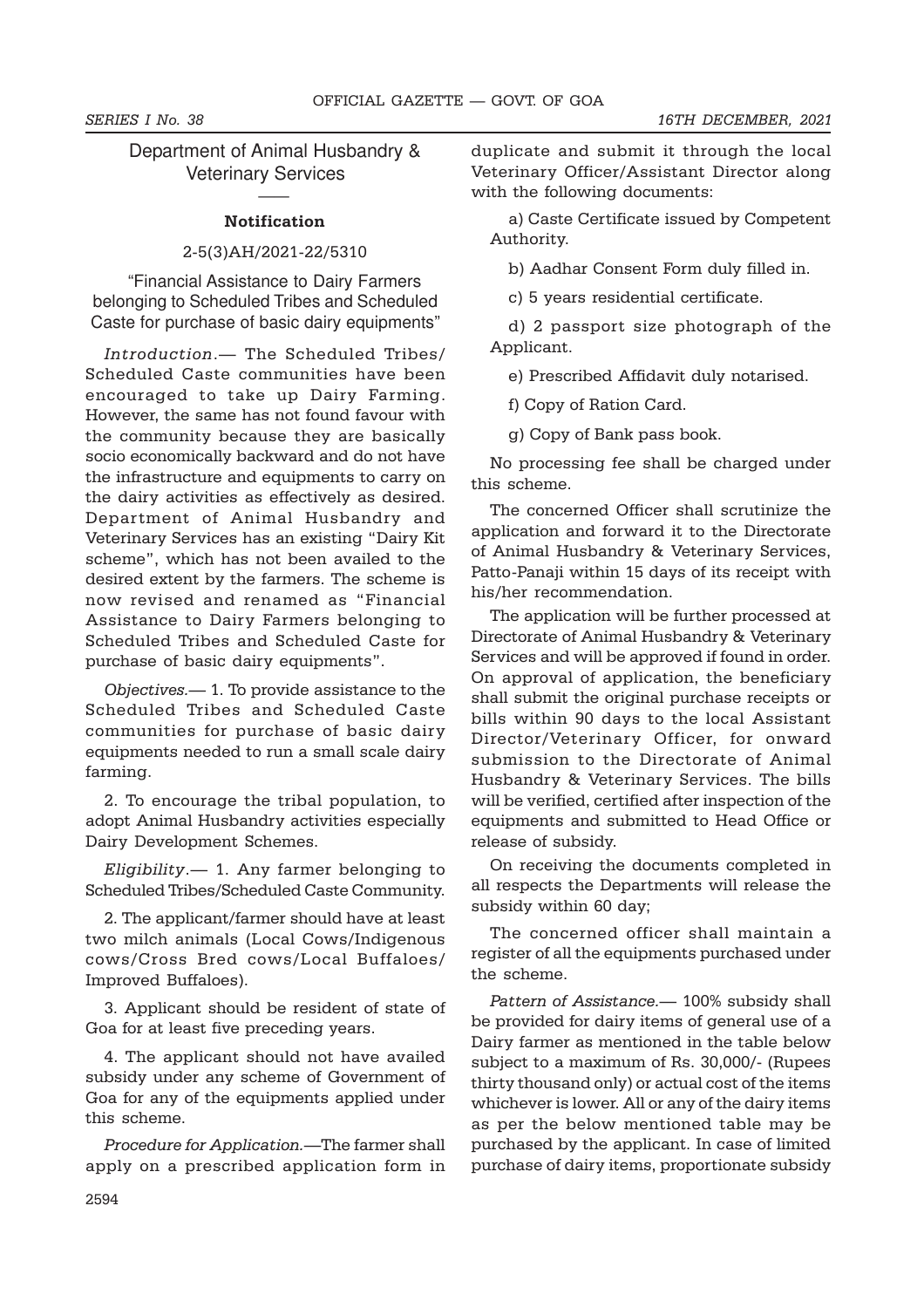#### SERIES I No. 38 16TH DECEMBER, 2021

| Sr.<br>No. | Items                                                   | Permissible unit cost<br>in Rs. | Number of<br>Permissible Units | Amount of<br>subsidy in Rs. |
|------------|---------------------------------------------------------|---------------------------------|--------------------------------|-----------------------------|
| 1.         | <b>Stainless Steel Cans</b><br>(Twenty liters Capacity) | 1,900                           | $\overline{a}$                 | 3,800                       |
| 2.         | 500 Liters Water Tanks                                  | 3,500                           | 1                              | 3,500                       |
| 3.         | Calf Nipple Bucket                                      | 1,500                           | 1                              | 1,500                       |
| 4.         | Spray Pump 15 lits. Capacity                            | 2,000                           | 1                              | 2,000                       |
| 5.         | <b>Steel Buckets</b>                                    | 1,100                           | 2                              | 2,200                       |
| 6.         | 0.5 H.P water Pump                                      | 5,000                           | 1                              | 5,000                       |
| 7.         | Ceiling Fans                                            | 2,000                           | 2                              | 4,000                       |
| 8.         | Steel Vessels 5 lits. Capacity                          | 450                             | 2                              | 900                         |
| 9.         | Spade                                                   | 250                             | 1                              | 250                         |
| 10.        | Grooming Brush                                          | 200                             | 2                              | 400                         |
| 11.        | Gamelas                                                 | 250                             | $\overline{a}$                 | 500                         |
| 12.        | Nylon Rope                                              | 160/kg.                         | 2.5 kg.                        | 400                         |
| 13.        | Sickle                                                  | 250                             | 1                              | 250                         |
| 14.        | Pickaxe                                                 | 300                             | 1                              | 300                         |
| 15.        | Rubber mat                                              | 2,500                           | 2                              | 5000                        |
|            |                                                         |                                 | Total                          | 30,000                      |

as mentioned in the amount column shall be released. Subsidy shall be directly credited to the beneficiary's bank account.

- $\cdot \cdot$  The subsidy under this scheme is a one time assistance per family.
- $\cdot \cdot$  This scheme shall replace the existing Dairy Kit Scheme.
- $\div$  The Government may relax any of the terms/clauses as felt necessary from time to time.

This issues with the concurrence of Finance (Exp.) Department under U.O. No. 1400083316 dated 01-11-2021 and Pr. Secretary Finance U. O. No. 4936 dated 19-11-2021.

#### AFFIDAVIT

I Shri/Smt. \_\_\_\_\_\_\_\_\_\_\_\_\_\_\_\_\_\_\_\_\_\_\_\_R/o. \_\_\_\_\_\_\_\_\_\_\_\_\_\_\_\_\_\_\_\_\_\_\_\_\_and a member of Schedule Caste (SC)/Schedule Tribe (ST) community state that I have read the guidelines and Pattern of Assistance of the Scheme "Financial Assistance to Dairy Farmers belonging to Scheduled Tribes and Scheduled Caste for purchase of basic dairy equipments", hereby undertake that I shall use the dairy equipments purchased for the development of my dairy unit.

1. I say that I have not availed subsidy under any Government scheme for the items applied under this scheme.

2. In consideration of grant of the subsidy to me by the Government I shall abide by the provision of said scheme, I undertake to comply with the Pattern of the Assistance of the scheme as contained in the scheme.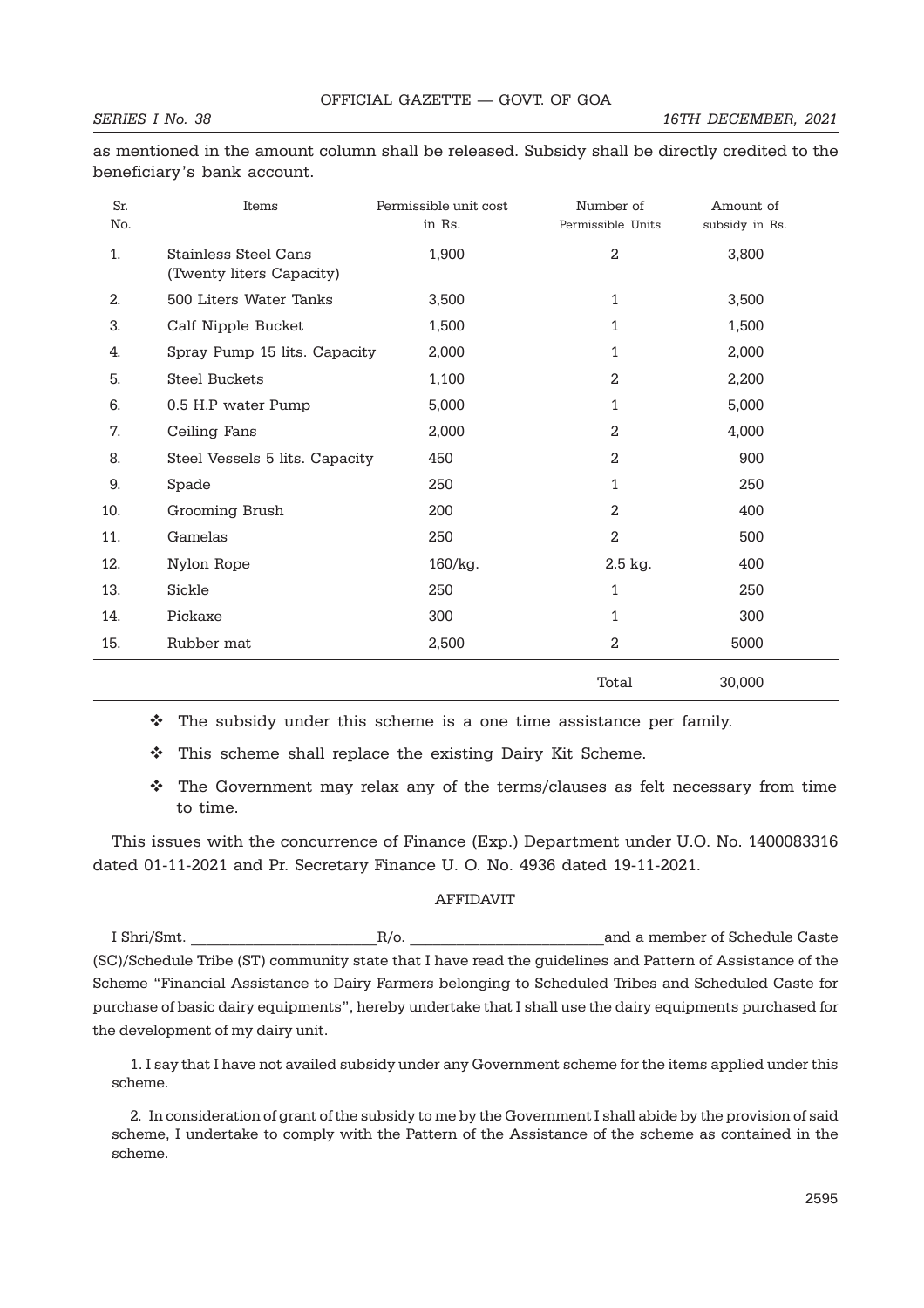3. I shall use the dairy equipments for a minimum period of 3 (three) years from the date of purchase subject to normal wear & tear.

4. I solemnly undertake to refund the cost of the items if found misutilised or missing.

5. In case of breach of any clause, the Government is free to recover the subsidy released, through any due benefits under other eligible schemes of the Directorate of Animal Husbandry & Veterinary Services or/and under the land revenue code.

Deponent

## Government of Goa Department of Animal Husbandry & Veterinary Services Patto, Panaji - Goa

———

Application for Financial Assistance to Dairy Farmers belonging to Scheduled Tribes and Scheduled Caste for Purchase of Basic Dairy Equipments

> Photograph of the applicant

|--|--|

(IN BLOCK LETTERS) Surname First name Father's/Husband's name.

2) Male/Female

3) Permanent address: a) House No. ........................ b) ..................................................................................................................................................... Ward c) ..................................................................................................................................................... Village . d) ...................................................................................................................................................................... Taluka e) Constituency ............................................................................................................................. .

f) Telephone/Mobile No. ..................................................................................................................

4) Category: ST/SC (Certificate to be produced)

5) Information of existing milch animals:

|                                   |                                                              | Adult   | Heifers<br>Young Female Calves |                |     |         |
|-----------------------------------|--------------------------------------------------------------|---------|--------------------------------|----------------|-----|---------|
| Type of animal                    | Cow                                                          | Buffalo | Cow                            | <b>Buffalo</b> | Cow | Buffalo |
| Cross Bred Cow/<br>Imp. She Buff. |                                                              |         |                                |                |     |         |
| Local/N.D.                        |                                                              |         |                                |                |     |         |
| 6)                                | Dairy milk production (In Litres):<br>Cow milk:<br>Buffmilk. |         |                                |                |     |         |
| 7)                                |                                                              |         |                                |                |     |         |
| 8)                                |                                                              |         |                                |                |     |         |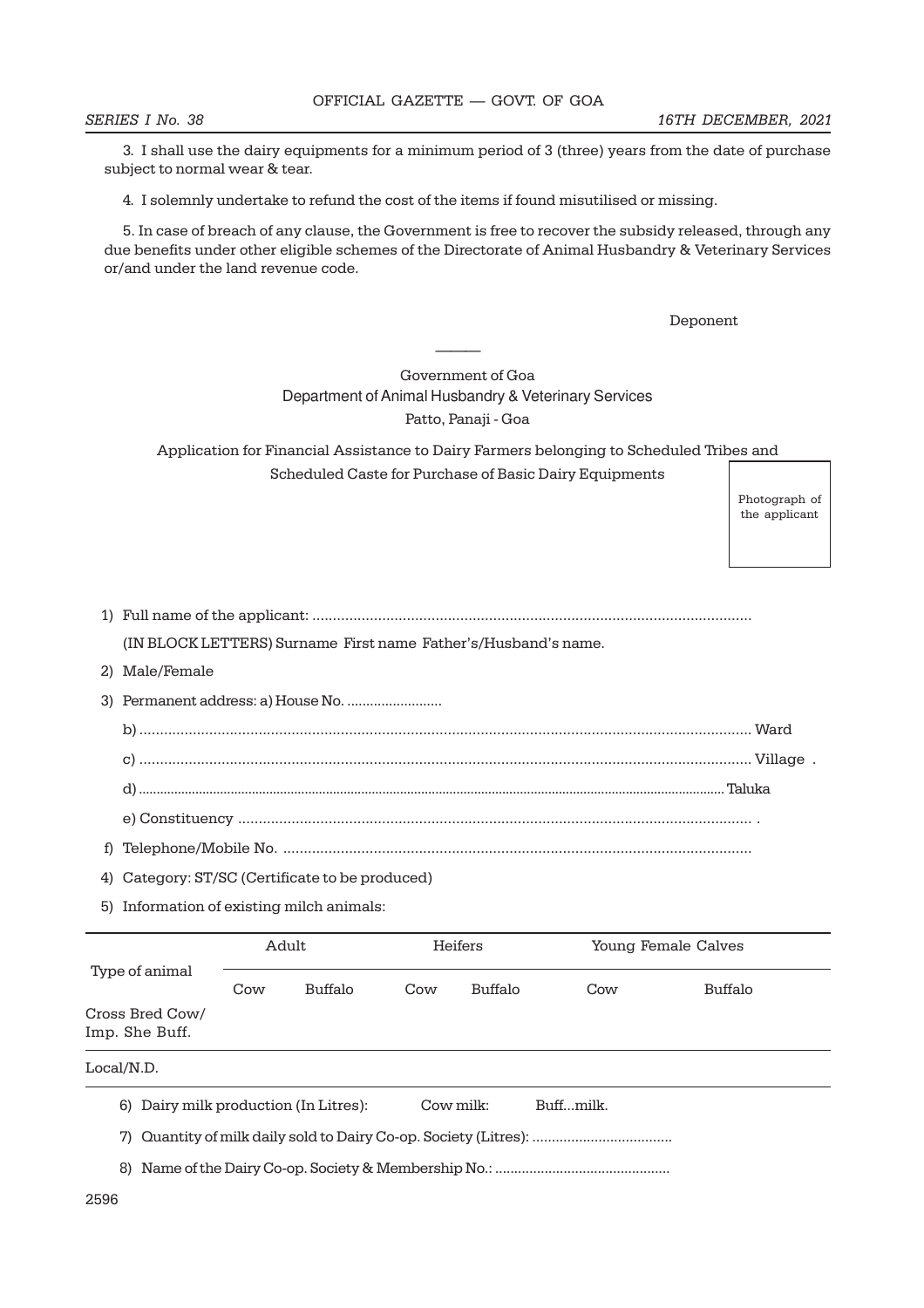#### OFFICIAL GAZETTE — GOVT. OF GOA

- 9) Whether the applicant or any member of his/her family has purchased dairy equipment under any scheme of the Govt............................................................................
- 10) If yes the details thereof .........................................................................
- 11) Type of Cattle Shed (Pucca/Kaccha)......................................................... .
- 12) Annexure to be attached
	- a) Caste Certificate from Competent Authority.
	- b) Residence certificate (for minimum 5 preceding years).
	- c) Aadhar consent form duly filled in.
	- d) Passport size photograph of the applicant.
	- e) Affidavit on stamp paper duly notarised.
	- f) Copy of Ration Card.
	- g) Copy of Bank Pass Book.

I hereby certify that I have read the entire scheme containing its rules, regulations and guidelines. I hereby agree to abide by them and any changes, which the Government may like to make from time to time. I further certify that the information given by me is true to the best of my knowledge and belief and also agree that in case it is found false then I shall be liable for any action as Government may find it fit and appropriate to impose upon me.

Date: Signature of the Applicant Full Name with Address

> For office use only Recommendation of Area Officer

Assistant Director/Veterinary Officer

By order and in the name of the Governor of Goa.

Dr. Agostinho Misquita, Director & ex officio Jt. Secretary (AH).

Panaji, 6th December, 2021.

 $\overline{\phantom{a}}$ 

Department of Education, Art & Culture State Council of Educational Research and Training

#### **Order**

 $\overline{\phantom{a}}$ 

#### SCERT/Adm/Stat.Post/802/2019/3705

Sanction of the Government is hereby accorded for creation of the following posts in State Council of Educational Research and Training under the control of this Directorate as per the details shown below: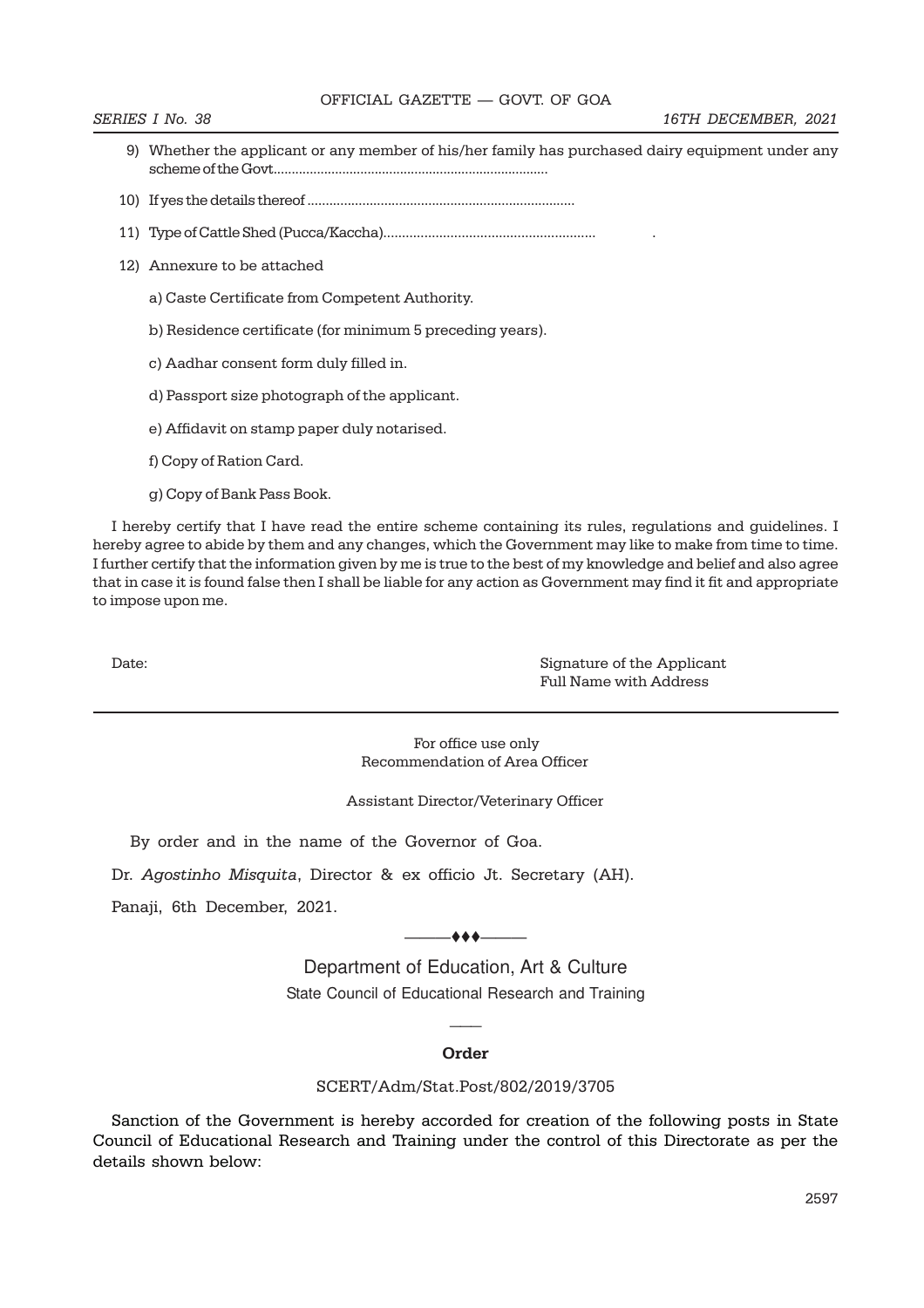2022.

| Sr.<br>No. | Name of the<br>post created                              | Pay Scale              | No. of posts<br>created |
|------------|----------------------------------------------------------|------------------------|-------------------------|
| 1          | 2.                                                       | 3                      | 4                       |
|            | <b>Non Ministerial</b><br>(Non-Lapsable)<br><b>Posts</b> |                        |                         |
| 1.         | Statistical<br>Assistant                                 | 29200-92300<br>Level 5 | 01                      |
| 2.         | Investigator                                             | 25500-81100<br>Level 4 | 02                      |
|            | Total                                                    |                        | 03                      |

2. The expenditure on the creation of above posts would be met from the Budget Head: 2202—General Education; 01—Elementary Education; 800—Other Expenditure; 08—State Institute of Education (N. Plan); 01—Salaries.

3. The newly created posts are issued with the approval of the High-Level Empowered Committee (H.L.E.C) constituted with the approval of the Council of Ministers in the XXth meeting held on 8-11-2017 vide/Order No. 1/1/2017-Addl.Secy (PER) dated 22-11-2017 issued by Department of Personnel.

By order and in the name of the Governor of Goa.

Bhushan K. Savaikar, Director of Education.

Porvorim, 22nd November, 2021.

## Directorate of Art & Culture  $\overline{\phantom{a}}$

 $\blacktriangle$ 

### Notification

DAC/CS-III/Kalakar Kritadnyata Nidhi/2020- 21/3933

# Government of Goa is pleased to amend the following scheme, namely "Kalakar Kritadnyata Nidhi"

1. Short title and commencement.— 1. This scheme shall be called "Kalakar Kritadnyata Nidhi".

2. This scheme shall come into force from the date of its publication in the Official Gazette and shall remain in force upto 31st March,

2. Introduction.— The scheme envisages sanction of Financial Assistance to.—

a. Aged and Needy Goan Artists and their dependent family in indigent circumstances and;

b. Pandemic affected Goan Artists who have lost the source of income subject to the fulfilment of eligible criteria and conditions as laid down under the scheme at subclause No. (8).

3. Definitions.— a. Family: Means wife/ husband, sons and daughters who are wholly dependent on the eligible Goan Artist.

b. Government: Means the Government of the State of Goa.

c. Committee: Means a committee constituted by the Government for scrutinizing the applications and suggesting the financial assistance.

d. Aged and needy Goan Artist: Means an Artist recognized by the Directorate of Art & Culture, Government of Goa, whose age is not below 50 years and whose annual income from all the sources does not exceed Rs. 2.00 lakhs (except in the case of lump sum grant).

e. Pandemic affected Goan Artists: Means an individual Artist who is above 18 years of age and have lost the source of income due to pandemic and recognized by the Directorate of Art & Culture, Government of Goa /committee constituted by the Government and whose individual annual income from all the sources does not exceed Rs.1.50 lakhs per annum.

f. Individual Income: Annual income of the individual artist from all sources.

4. Objectives.— The financial assistance shall be sanctioned to the aged and needy Goan Artist and the dependent family in indigent circumstances for the following:

(1) Medical Treatement:

To meet the expenses towards Major/Minor surgical treatment in the local or outstation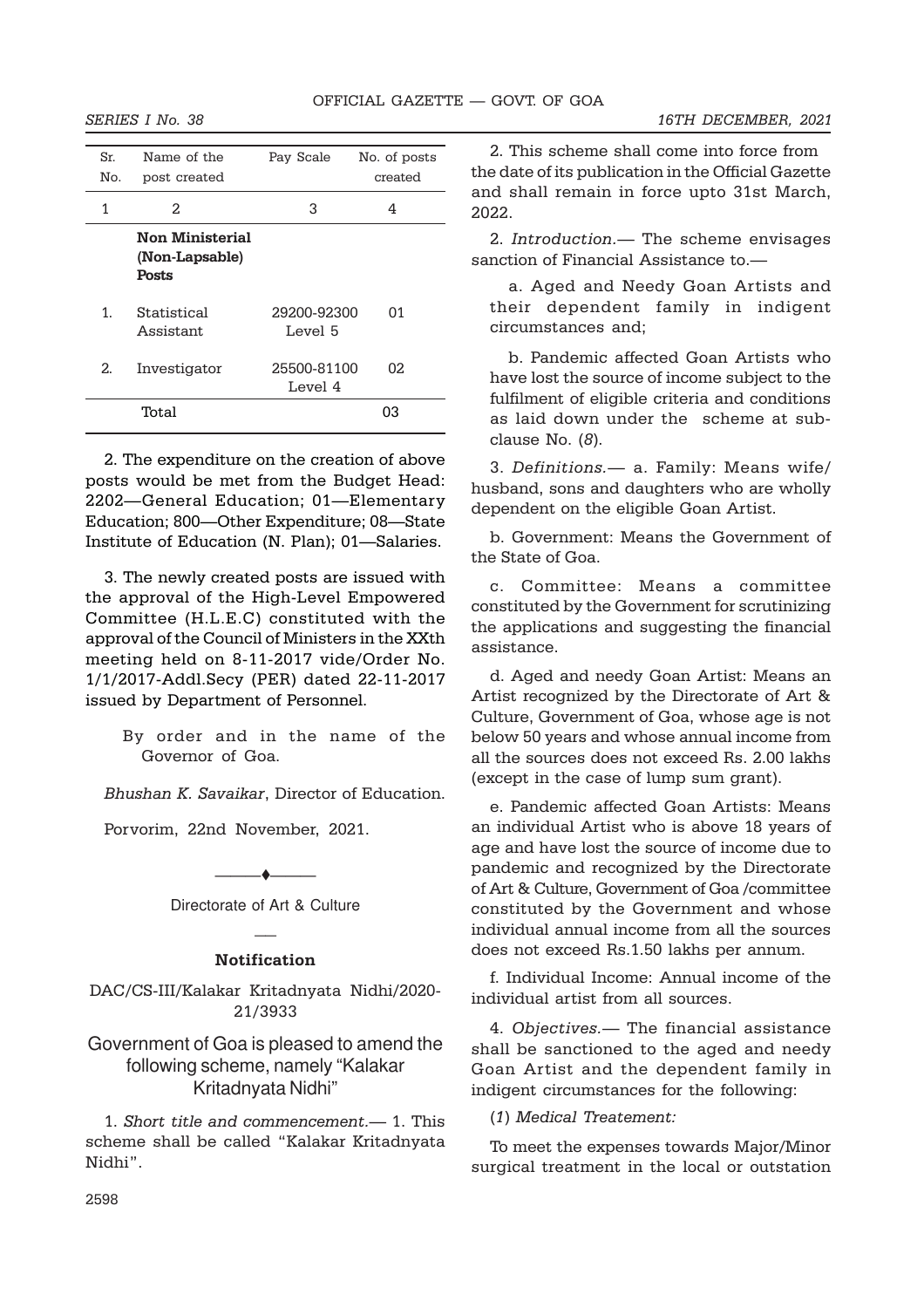hospitals and also to meet the expenses towards travelling and accommodation outside the state for the treatment for self and or wholly dependent family members subject to the conditions that;

a) The estimate of expenditure from the authorized doctor/hospital shall be enclosed to the application. However in case of treatment availed or to be availed on emergency basis the estimate shall be submitted subsequently.

b) The maximum financial assistance under this category shall not exceed Rs. 50,000/-, however, the government may relax the ceiling in case of major chronic ailments'.

c) The beneficiary shall not avail the benefit of medical reimbursement from any other Government department or under any schemes or policies for the medical treatment for which the financial assistance if granted under this scheme.

d) The details of the expenditure incurred along with the vouchers shall be furnished to the department after availing the treatment and the unutilized amount out of the sanctioned amount if any shall be refunded to the government within 3 months from completion of the treatment.

#### (2) Marriage:

To meet the expenses towards marriage of wholly dependent daughters shall be sanctioned subject to the following conditions:

a. Maximum two wholly dependent unmarried daughters shall be eligible.

b. Dependency certificate from the authorized authority shall be submitted.

c. Maximum of Rs. 20,000/- shall be sanctioned for the first daughters marriage and Rs. 15,000/- shall be sanctioned for the second daughters marriage.

d. The details of the expenditure incurred along with the vouchers shall be furnished to the department and unutilized amount out of the sanctioned amount if any shall be refunded to the Government within 2 months from the date of marriage.

(3) Compensation Towards Natural Calamities:

To meet expenses towards repair/ construction of the house damaged due to natural calamities subject to the following condition:

a. Valuation report from the concerned Taluka Mamlatdar shall be submitted.

b. The applicant shall not claim the benefit from any other sources for the same purpose.

c. The quantum of financial assistance shall be maximum of Rs. 25,000/- or as per the valuation done by the concerned Taluka Mamlatdar, whichever is less.

## (4) Financial Assistance For Funeral of the Artist:

Financial assistance shall be sanctioned to meet the expenses in connection with the funeral of the Goan artist subject to the following conditions:

a. Copy of the Death certificate shall be furnished within 2 months from the date of sanction of the financial assistance.

b. Financial assistance upto maximum of Rs. 10,000/- shall be sanctioned.

#### (5) Scholarships/Incentives:

Financial assistance in form of Scholarship/Incentives shall be sanctioned to the wards of Artists who are proceeding on higher education in the state and outside subject to the following:

a. The wards of the recognized Goan Artist should be enrolled in recognized educational institution for the Post Graduate, Degree or Professional courses.

b. Documentary proof of admission in the recognized educational institution for the above courses and the Birth certificate shall be furnished along with the application.

c. Financial assistance of Rs. 750/- p.m. during the currency of the academic year (excluding the vacation period) shall be sanctioned to the eligible wards on half yearly basis.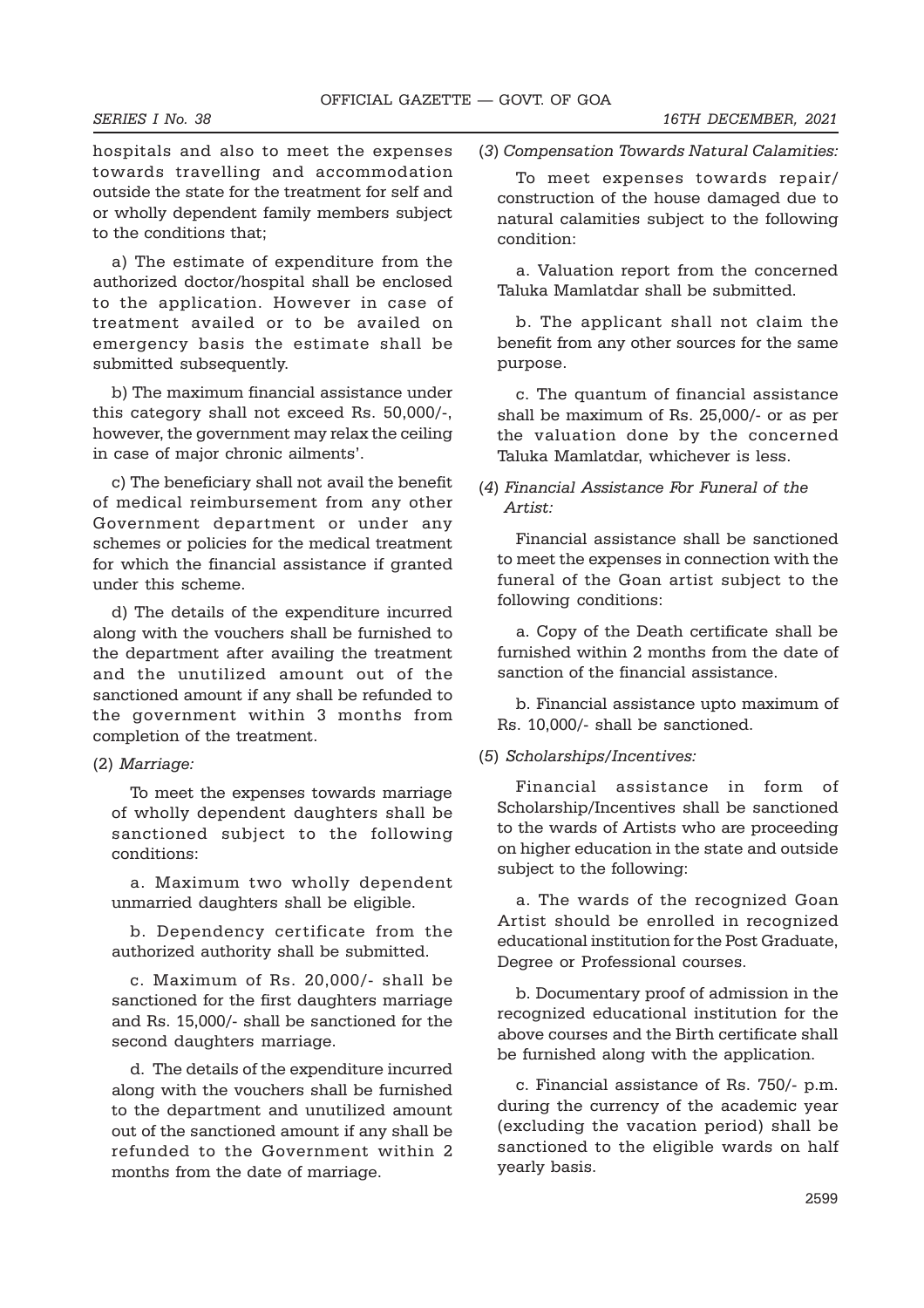## (6) Incentive for Self Employment:

Financial Assistance shall be provided to the needy Goan Artist or his/her family for Self Employment venture subject to the following:

a. Financial Assistance not exceeding Rs. 50,000/- or the actual cost whichever is less shall be provided for setting up self employment venture.

b. Certificate to the effect that the applicant is not employed or is not self employed from any Gazetted Officer shall be enclosed to the application.

c. Estimate indicating the cost of the self employment venture from competent authority shall be submitted.

d. Those applicants who have not availed the self employment benefits earlier under any Government scheme, Autonomous bodies, Corporations etc. shall only be eligible for the financial assistance under above incentive.

#### (7) Lumpsum Grant:

Financial Assistance in form of lumpsum grant max of Rs. 20,000/- shall be provided on the Death of the Artists to the family subject to the following:

a. Death certificate, marriage certificate or any other document indicating the applicant to be the eligible family member shall be enclosed to the application.

b. The wife/husband of the late artist shall be considered first for the grant. However, in case in the event of wife/husband predeceasing the late artist the benefit shall be passed on to the unmarried/unemployed sons/daughters of the deceased artist as the case may be in equal ratio.

c. Those families whose annual family income is less than Rs. 25,000/- per annum from all the sources only shall be eligible for the grant under above category. Necessary income certificate will have to be produced from the competent authority.

#### (8) Pandemics:

To provide relief in the form of financial assistance to the needy artists in the State of Goa, subject to the following conditions:

a. The artist who is above 18 years of age and have lost the source of income due to Pandemic of COVID-19.

b. Artist individual income from all the sources does not exceed Rs.1.50 lakhs per annum.

#### 4. Eligibility.—

The following shall be the eligibility conditions under Kalakar Kritadnyata Nidhi.

a. Any Goan aged Needy Artist, born and brought up in the state of Goa and recognized by the Directorate of Art & Culture, Government of Goa or his/her family.

b. The Annual family income from all the sources should not exceed Rs. 2,00,000/- per annum except under lumpsum grant where in the annual family income limit shall be Rs. 25,000/- and in the case of pandemic the individual income shall not exceed Rs. 1.50 lakhs per annum.

c. The age limit for grant of the benefits shall be not less than 50 years in case of the eligible artist; however, the Government may relax the age criteria for deserving cases under special circumstances.

d. All the relevant documentations like birth certificate, marriage certificate, dependency certificates, income certificates, medical certificates etc. issued by the competent authorities as may be required under various objectives of the scheme shall have to be enclosed failing which the applications shall be summarily rejected.

The following shall be the eligibility conditions under Kalakar Kritadnyata Nidhi for the sub-clause No. (8) "Pandemic" of Clause No. 3 Objectives.

a. Applicant artists should be a resident of Goa.

b. The applicant should be a Goan Artist working and contributing in the field of art and culture fields i.e. Music/Dance/Drama /Tiatr/Folk/Kirtan/Bhajan/Painting/ Sculpture/Literature/Cantarists/Sahittik/ Poets/Photographers/traditional Handicraft etc.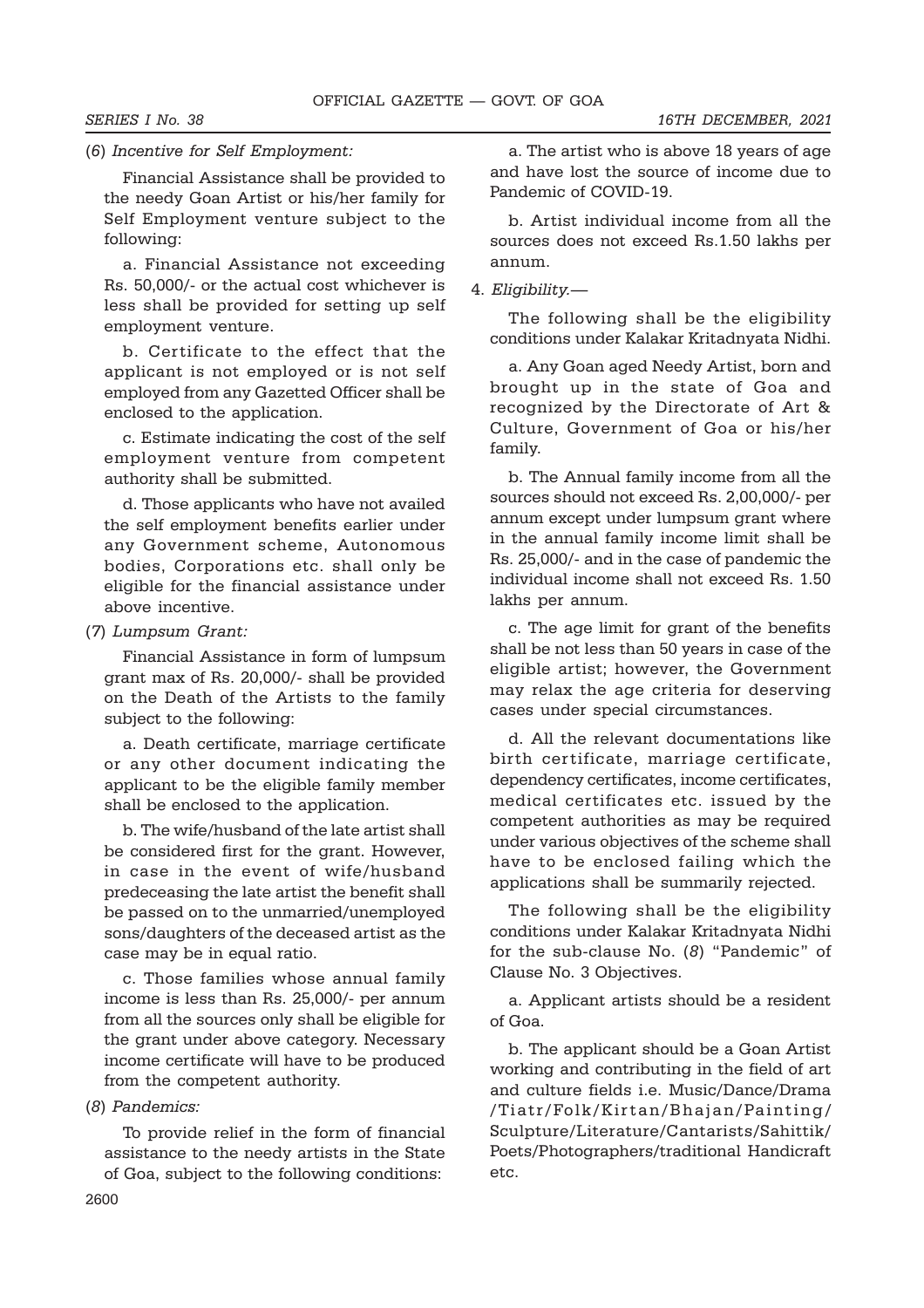c. Artists should be in need of such a financial assistance as contemplated in the scheme.

d.The applicant should solely be dependent on the art related activities/ programmes.

e. The applicant shall not be a Government employee or an employee of Autonomous bodies, Corporations nor pensioner of any organization.

f. Scheme will not be applicable to the beneficiaries of Kala Samman who get monthly pensions from Department of Art & Culture, Government of Goa and also to those who are receiving any other pension /financial assistance from the Government (Centre/State).

g. The applicant should not be working in private agency/company/institution on regular basis i.e. should not be on a Regular Pay Roll. However, the employees on contract/daily wages shall be considered provided their individual income from all sources does not exceed Rs.1.50 lakhs per annum.

h. Self-signed Affidavit/Declaration on Rupees 50/- Stamp Paper shall have to be submitted to the department by the applicant in format prescribed by the department towards the individual income from all sources per annum.

5. Nature and Quantum of Assistance.—

The following shall be the Nature and Quantum of Assistance under Kalakar Kritadnyata Nidhi for the "Objectives" mentioned at Sr. Nos. 1 to 7.

An amount of Rs. 10.00 Lakhs every year will be deposited in the Saving Bank Account opened in the nationalized bank to meet the requirements under the scheme and the same will be disbursed to the needy artists as per criteria based on the selection/ recommendation of the committee constituted by the Government for scrutinizing and sanction of grants to these Needy Artists. The case and amount to be sanctioned shall be decided by the committee. The said

account will be operated by three signatories namely the Secretary, Art & Culture, Hon. Minister for Art & Culture and the Director of Art & Culture upto the financial year 2008-09.

From the Financial year 2009-2010, a separate Public Ledger Account (P.L.A.) shall be opened under which the funds of Rs. 10.00 lakhs earmarked for operation of the scheme shall be deposited for operating the said scheme.

 $\blacklozenge$  The following shall be the nature and quantum of Assistance under Kalakar Kritadnyata Nidhi for the sub-clause No. (8) "Pandemic" of Clause 3 "Objectives".

Financial assistance amounting to minimum of Rs. 5,000/- ( lumpsum) and maximum of Rs. 10,000/- (lumpsum) per eligible artist will be released in the Bank Account (Nationalized Bank) of the artist. Further the committee will decide the quantum of assistance to be sanctioned as per above limit.

6. Application Procedure.—

Eligible Artist or the family or co-artist or any member of the public shall apply in prescribed proforma directly to the Directorate of Art & Culture, Sanskruti Bhavan, Patto, Panaji, Goa. The forms will be available during the working days at the office of the department.

7. Committee.—

The committee constituted by the Government shall meet as and when required and shall consider the applications received for this purpose. The committee shall recommend the names of the artists in indigent circumstances/affected by the pandemic to the Director of Art & Culture, which are considered fit by the subcommittee to avail the benefits under this scheme.

8. Disbursement Procedure.—

On receipt of application for grant under this scheme, the Directorate of Art & Culture shall forward the application to the subcommittee for scrutinizing the application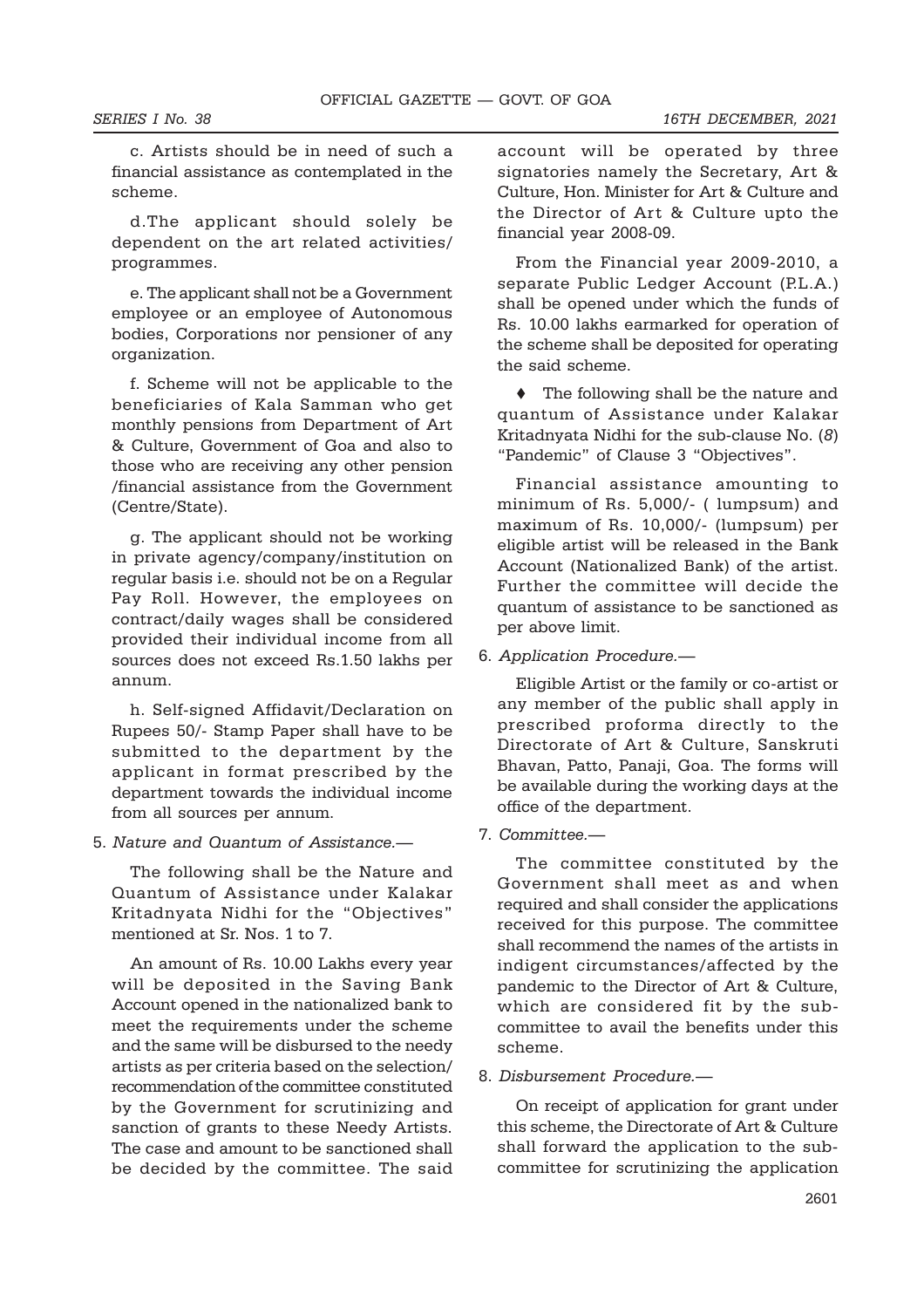thoroughly and the Director of Art & Culture shall give its recommendations to the subcommittee, which shall decide the quantum of assistance to be released to the needy artist. After obtaining such Government approval, the Director of Art & Culture shall disburse the one time financial assistance amount to the eligible applicant in the form of ECS mode.

9. Framing of Guidelines.—

For better implementation of this scheme, Government may frame/modify guidelines from time to time, if necessary.

10. Relaxation.—

The Government is empowered to relax all or any clause provided in this scheme, if found deemed fit, for which reasons to be recorded.

11. Interpretation.—

If any question arises regarding interpretation of any clause, word, expression or entire scheme, the interpretation and decision shall lie with the Government which shall be final and binding on all concerned.

12. Redressal of Grievances and Dispute.—

If any grievance arises, out of implementation of this scheme then, the Minister for Art & Culture shall hear and decide such matter and the decision of the Minister for Art & Culture in this regard shall be final.

By order and in the name of the Governor of Goa.

 Sd/-, Director of Art & Culture & ex officio Jt. Secretary.

Panaji, 30th November, 2021.

 $\bullet\bullet\bullet$ ———

Department of Finance Debt Management Division

# $\overline{\phantom{a}}$ Notification

#### 7/2/2021-Fin(DMU)/655

Scheme for House Building Loan for Employees of Government of Goa

In exercise of the powers conferred by section 6 of the Goa (Regulation of House Building Advance) Act, 2021 (Goa Act 8 of 2021), the Government of Goa hereby frames the following scheme, namely:—

1. Short title and commencement.—  $(i)$  This scheme may be called the House Building Loan Scheme for Employees of the Government of Goa.

(*ii*) It shall come into force on the date of its publication in the Official Gazette.

2. Objective.— Every person has a dream of having his own house. The objective of this scheme is to assist the employees to achieve this dream. The scheme aims to provide assistance to the erstwhile HBA scheme beneficiaries.

3. Eligibility.— (1) The following employees are eligible to apply under this scheme, namely:—

(i) all the erstwhile beneficiaries of the House Building Advance who had their loans operative as on 15-05-2020;

(ii) an employee who had shifted his housing loan to other bank upon closure of earlier scheme, provided that the loan account shall now be operated in any of the Banks empanelled for the purpose of this Scheme;

(iii) an employee who had availed topup i.e. additional loan over and above the HBA amount sanctioned by Government are eligible only to the extent of such amount of HBA loan which is outstanding as on the date of application;

(iv) all the 45 employees whose cases were sanctioned but were awaiting drawal of advance as on 15-05-2020;

(2) The employees who have foreclosed their earlier loan upon withdrawal of earlier scheme are not eligible for any benefits under this scheme.

(3) The eligibility criteria put forth by the bank shall be fulfilled by the employee for being eligible for housing loan under this scheme.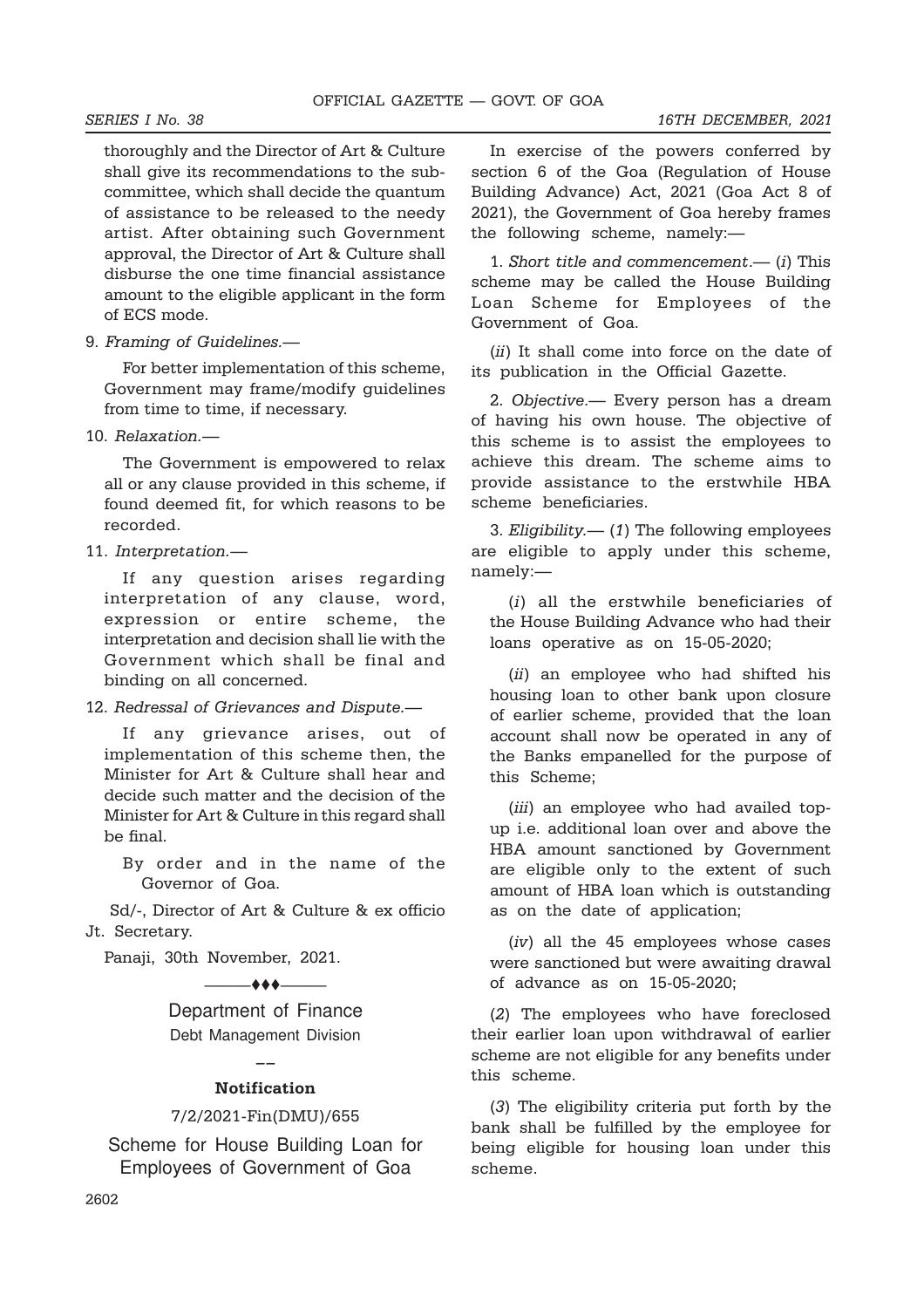4. Procedure and Quantum of House Building Loan.— (1) All the employees desirous of availing the benefits of this scheme shall approach any of the empanelled banks for takeover of the existing loan for a maximum loan amount restricted to the tune of amount outstanding as on date after repayment of instalments from May 2020.

(2) For this purpose, the Head of the Department after ascertaining that the beneficiary is a erstwhile HBA beneficiary, would forward the loan application form of the employee to the Directorate of Accounts alongwith the prescribed proforma (Annexure-I).

(3) Directorate of Accounts after verifying the duration of the earlier applied loan and the current amount outstanding, for which the fresh application is being made, is lesser than amount outstanding as on 15th May 2020, forward the applications to empanelled Bank chosen by the employee for consideration of application.

(4) In case of employee who had availed additional loan over and above the HBA Loan, the share of Government's interest shall be restricted only to the extent of amount of such HBA loan outstanding as on the date of application. The liability of the additional loan shall not be borne by Government. The Directorate of Accounts shall verify the outstanding HBA loan amount before forwarding the application to Bank for sanction.

(5) The deed of mortgage or any other collateral security executed in favour of Government earlier shall be transferred in favour of the empanelled bank with an undertaking from the employee that he willingly desires to transfer the same in favour of the Bank.

(6) All the required documentation/ valuation required for compliance from the Bank side would be carried out by the employee concerned and Government will not bear any costs for same.

(7) Upon processing the application by the Bank and if found eligible for sanction/ takeover, the Bank will recommend the case to the concerned Head of Department. The Head of Department, based on the recommendation received from the Bank, will convey the approval to the Bank for considering the case for sanction/takeover, with a copy endorsed to Director of Accounts.

(8) The concerned Bank shall sanction/ takeover the loan and forward the sanction letter to the concerned Head of Department, Director of Accounts and the concerned employee.

(9) Once sanctioned/loan is taken over, the Government's share of interest, restricted to the outstanding HBA Loan, shall commence from the succeeding month of sanction wherein the employee is due for repayment of the loan, provided the demand for same has been raised by the bank. Unless the demand is raised by the bank atleast 20 days in advance, the employee shall continue to bear the full equated monthly instalment (EMI).

(10) The Government's share shall be continued till the employee attains superannuation or for a maximum duration of 20 years of the total repayment period, whichever is earlier by considering the already paid instalments by the Government. Thereafter, the Government shall stop its share of instalment.

(11) Once the loan is sanctioned/taken over, the charged interest rate would be shared between the employee and the Government only to the extent of outstanding HBA loan. The employee shall bear 2 per cent of the interest plus the principal component charged by the empanelled Bank whereas the Government shall bear the remainder of the interest, subject to the condition that Government share throughout the duration of the scheme would be restricted to a maximum of 5%.

For example: If a bank charges 6.8% interest, then 2% will have to borne by the employee whereas balance 4.8% will be borne by the Government. If say due to market conditions, the interest rates changes to 7.3%,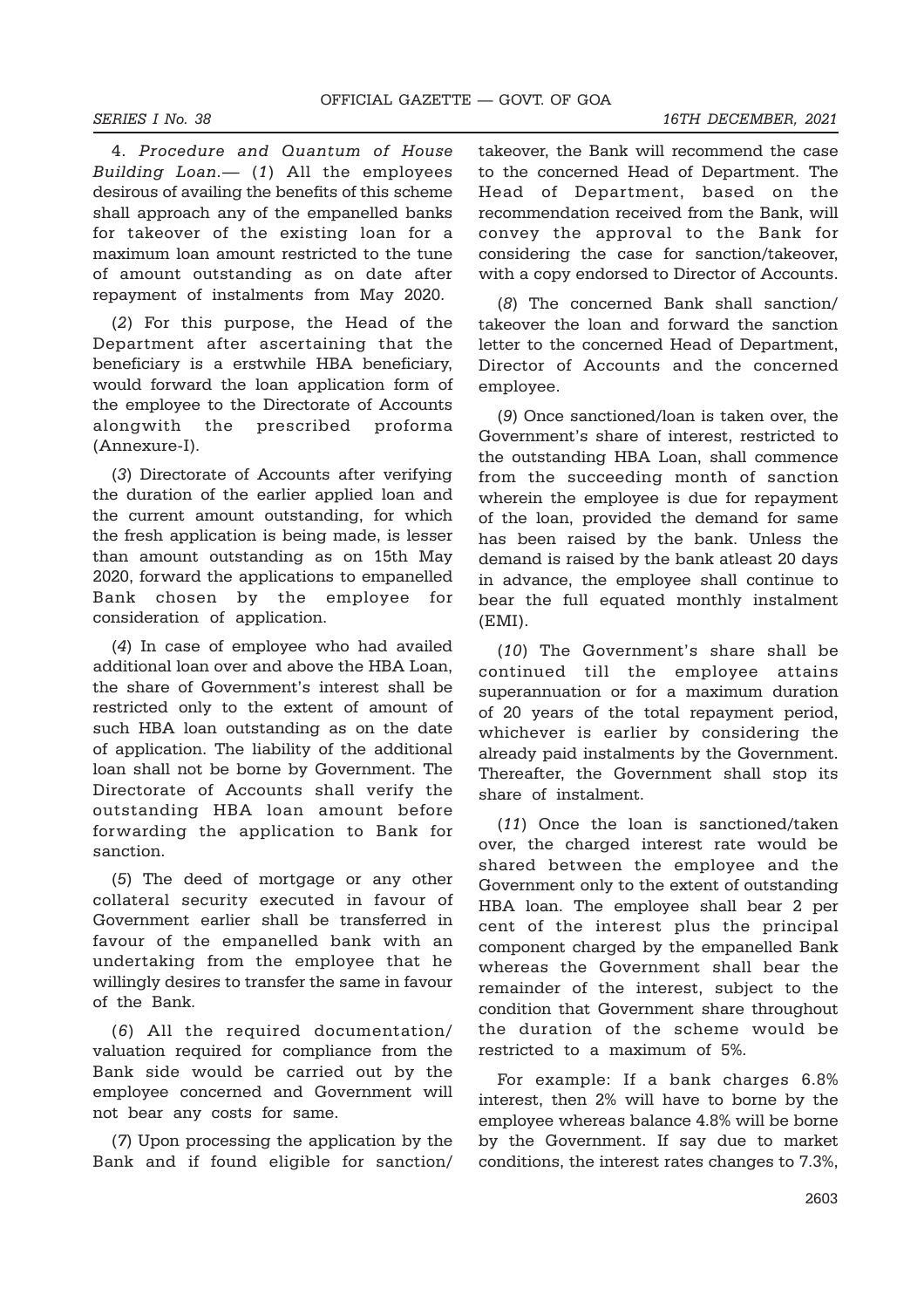then Government would restrict its contribution to 5% interest whereas the balance 2.3% has to be borne by the employee. The employees shall wisely chose one among the empanelled banks for sanction/takeover.

(12) Any variation in interest rate shall be communicated by the bank to Directorate of Accounts and HODs periodically.

(13) For the purpose of the Government's share, the Government will enter into an agreement with the Bank wherein the cumulative sum of all the instalments due restricted only to the Government share for the succeeding month would be credited to the Bank, in a pool account, within a specified date provided that the bank raises the demand for same atleast 20 days in advance. The Government will not be responsible for any delay on the part of bank to adhere to said deadline.

(14) Every employee should ensure that his share of EMI reaches the Bank within the stipulated time. The Government would, in no way, be held responsible for this share.

(15) Any delay on part of the employee for contributing his share, subject to a maximum default duration of two months, the concerned employee shall be ineligible to avail any further benefits under this scheme. The Government shall not bear any additional liability towards delayed/deferred/ overdue payment by the Government employee.

(16) If the employee ceases to be in service for any reason other than normal retirement/ superannuation or if he dies before repayment of the loan in full, the entire outstanding amount will become payable forthwith by the Government employee or his successor, as the case may be.

(17) Failure to repay the housing loan for any reason whatsoever, either by the Government employee or the successor, as the case may be, will entitle the Bank to enforce the mortgage and take action to recover the outstanding housing loan. The Government shall not bear any additional

liability towards delayed/deferred/overdue payment by the Government employees.

(18) Bank shall ensure that both the employee and the Government contribute their share on time. Any delay on this part shall be intimated to both the parties within 20th of the month in which then instalment is due.

(19) For raising of demand for the Governments share, the Bank shall raise the demand for payment to Directorate of Accounts who shall release the same to the pool account within the stipulated time period.

(20) The audit of this scheme would be carried out annually by a Chartered Accountant decided by the Government.

(21) The amount of Government Contribution would be debited from the Budget Head "2075-800-01-33" under Demand No. 08 operated by Directorate of Accounts.

(22) All the employees who have availed benefits under the "One Time House Building Advance Settlement Scheme" notified vide Notification No. 7/33/2020-Fin(DMU)/37 dated 11-01-2021, the amount to the extent of benefits availed under this scheme would be adjusted in the initial instalments itself, till which the Government will not start contributing its share of interest and the employee has to bear the full burden of instalments. Only after exhausting this amount in initial instalments pertaining to Government's share (availed under OTS), would the Government start contributing its share in the instalments.

(23) The Government may at any time review the benefits received by the employees under OTS scheme, but however, till such date these cases are approved and settled, the repayment mechanism put forth above would continue.

(24) For this purpose of adjustment of the benefits under OTS scheme, the Directorate of Accounts shall furnish the list of OTS scheme beneficiaries alongwith the amount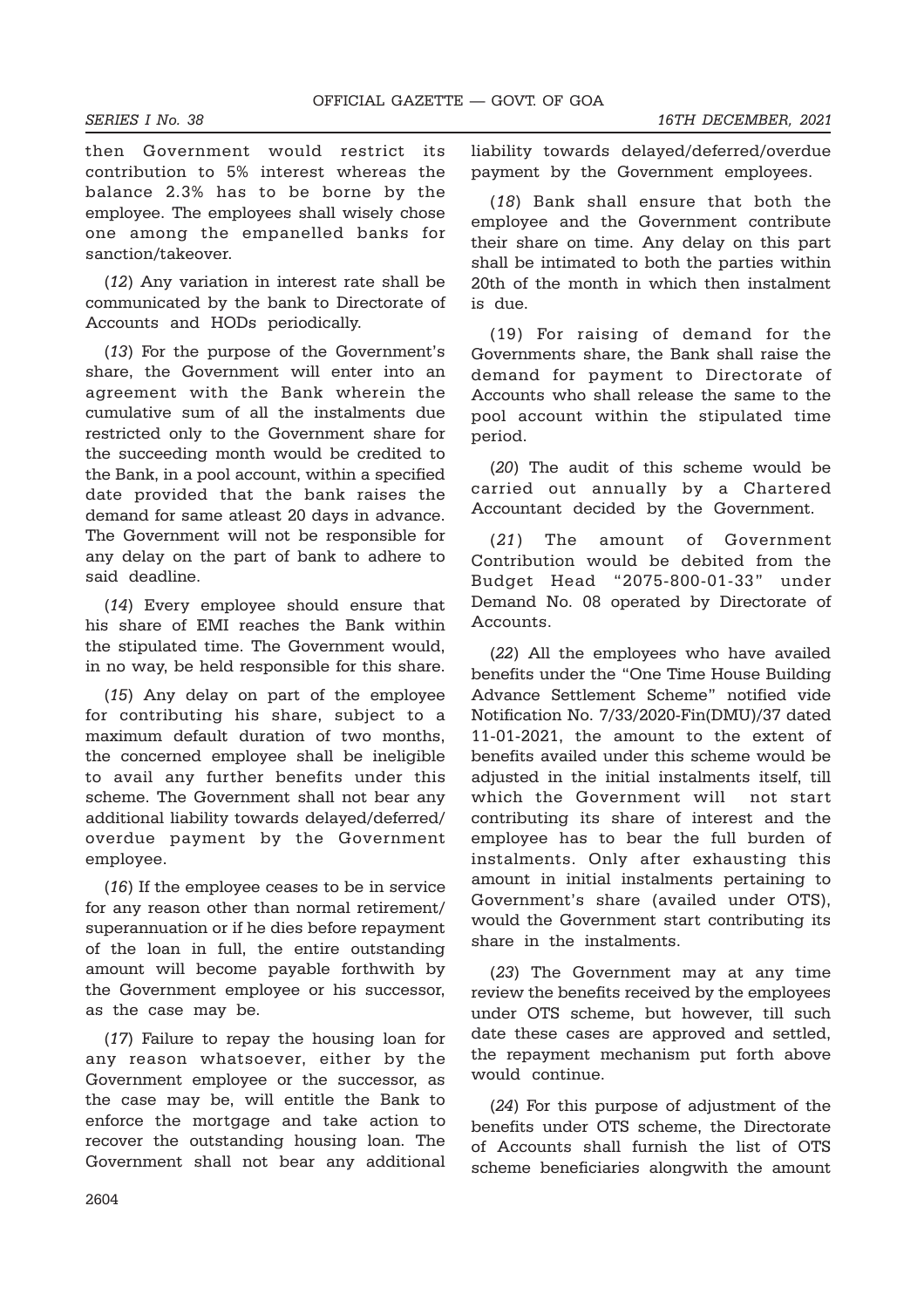availed to all the HODs and empanelled banks for information. Banks shall raise the demand seeking Government share pertaining to OTS beneficiaries, only after benefits availed under OTS scheme as referred in sub-clause (20) is exhausted.

(25) Employees who had obtained HBA earlier and have dues payable to Government either due to moratorium or any other reason, these dues would be recovered in instalments by a mechanism formulated by Directorate of Accounts so as to avoid hardships to the employees. Till such mechanism is put into force, the employees are eligible to shift their outstanding loan to any of the empanelled bank.

(26) The banks empanelled for the purpose of this scheme shall be notified separately by Government.

(27) If the duration of the loan ends before superannuation of the employee, the Bank shall submit the closure letter to the Concerned Government Employee, Head of Department and Directorate of Accounts. In case the employee superannuates/expires in between the duration of the loan, the concerned Head of Department shall intimate the same to Directorate of Accounts and the Bank concerned.

(28) The Government shall have the power to modify the contribution share, if necessary, at any point of time through notification. However, this shall be done atleast two months in advance so as to avoid inconvenience.

(5) Framing of guidelines.— For better implementation of this scheme the Government may frame guidelines from time to time.

(6) Relaxation.— The Government may, for the reasons to be recorded in writing relax any of the provisions of this scheme.

(7) Interpretation.— If any questions arises regarding interpretation of any clause, word, expression of this Scheme, the decision about the interpretation shall lie with the Government, which shall be final and binding on all concerned.

(8) Redressal of grievances and dispute.—The grievances if any, arising out of implementation of this scheme shall be decided by the Government on all such matters and the decision of the Government in this regard shall be final and binding on all concerned.

By order and in the name of the Governor of Goa.

Pranab G. Bhat, Under Secretary, Finance (Budget-II).

Porvorim, 13th December, 2021.

#### \_\_\_\_\_ Annexure-I

Proforma for House Building Loan Scheme for employees of Government of Goa

1. Name and Designation of the employee:

- 2. Department:
- 3. NPS/GPF No.:
- 4. Date of Superannuation:
- 5. Name of the erstwhile Bank: Bank of India/HDFC.
- 6. Loan Account No.:
- 7. Sanction Order No. and date of sanction:
- 8. Purpose of loan availed: Construction of house/purchase of ready build flat.
- 9. Loan amount sanctioned:
- 10. Whether on among 45 cases wherein case was sanctioned by were awaiting drawal as on 15-05-2020: Yes/No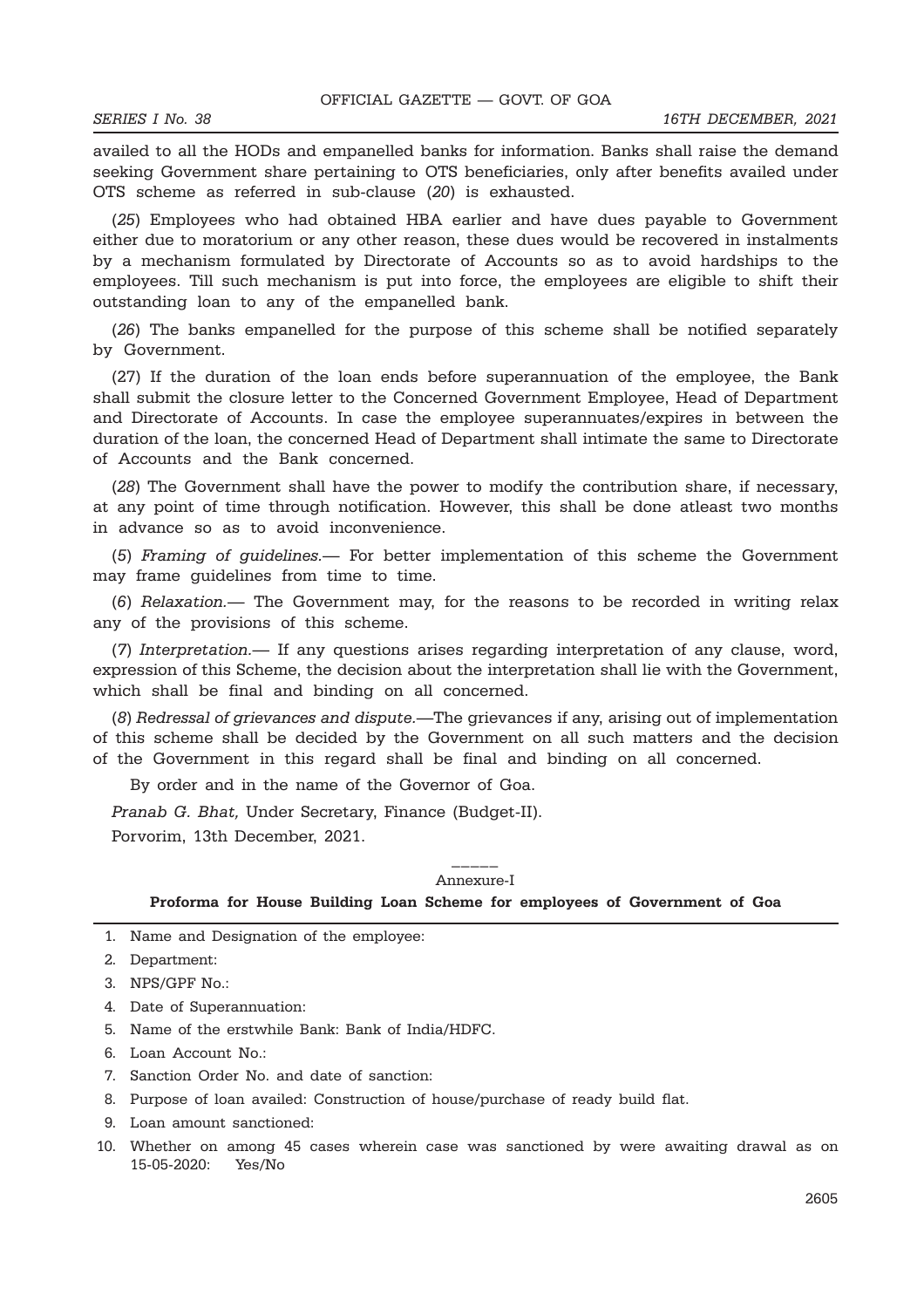| OFFICIAL GAZETTE - GOVT. OF GOA<br>SERIES I No. 38<br>16TH DECEMBER, 2021<br>11. Date of amount of loan disbursed by Bank:<br>1st Instalment Rs.<br>2nd Instalment Rs.<br>Repayment period of Loan in years and months:<br>12.<br>Total No. of Instalments as per Sanction Order: Principal<br>13.<br>Interest<br>14. Loan amount outstanding as on date (to be obtained from Bank):<br>No. of instalments o/s as on date (to be obtained from Bank):<br>15.<br>Yes/No<br>Whether Top up loan has been obtained from the Bank:<br>16.<br>Whether benefit under OTS Scheme has been obtained:<br>Yes/No<br>17.<br>Amount obtained under OTS Scheme with date of disbursement:<br>18.<br>Name of Empanelled Bank chosen by the loanee:<br>19.<br>EMI fixed per month as per empanelled Bank:<br>20.<br>21. Rate of Interest as per Empanelled Bank: |
|---------------------------------------------------------------------------------------------------------------------------------------------------------------------------------------------------------------------------------------------------------------------------------------------------------------------------------------------------------------------------------------------------------------------------------------------------------------------------------------------------------------------------------------------------------------------------------------------------------------------------------------------------------------------------------------------------------------------------------------------------------------------------------------------------------------------------------------------------|
|                                                                                                                                                                                                                                                                                                                                                                                                                                                                                                                                                                                                                                                                                                                                                                                                                                                   |
|                                                                                                                                                                                                                                                                                                                                                                                                                                                                                                                                                                                                                                                                                                                                                                                                                                                   |
|                                                                                                                                                                                                                                                                                                                                                                                                                                                                                                                                                                                                                                                                                                                                                                                                                                                   |
|                                                                                                                                                                                                                                                                                                                                                                                                                                                                                                                                                                                                                                                                                                                                                                                                                                                   |
|                                                                                                                                                                                                                                                                                                                                                                                                                                                                                                                                                                                                                                                                                                                                                                                                                                                   |
|                                                                                                                                                                                                                                                                                                                                                                                                                                                                                                                                                                                                                                                                                                                                                                                                                                                   |
|                                                                                                                                                                                                                                                                                                                                                                                                                                                                                                                                                                                                                                                                                                                                                                                                                                                   |
|                                                                                                                                                                                                                                                                                                                                                                                                                                                                                                                                                                                                                                                                                                                                                                                                                                                   |
|                                                                                                                                                                                                                                                                                                                                                                                                                                                                                                                                                                                                                                                                                                                                                                                                                                                   |
|                                                                                                                                                                                                                                                                                                                                                                                                                                                                                                                                                                                                                                                                                                                                                                                                                                                   |
|                                                                                                                                                                                                                                                                                                                                                                                                                                                                                                                                                                                                                                                                                                                                                                                                                                                   |
|                                                                                                                                                                                                                                                                                                                                                                                                                                                                                                                                                                                                                                                                                                                                                                                                                                                   |
|                                                                                                                                                                                                                                                                                                                                                                                                                                                                                                                                                                                                                                                                                                                                                                                                                                                   |
|                                                                                                                                                                                                                                                                                                                                                                                                                                                                                                                                                                                                                                                                                                                                                                                                                                                   |
|                                                                                                                                                                                                                                                                                                                                                                                                                                                                                                                                                                                                                                                                                                                                                                                                                                                   |
| Countersigned by the Sanctioning Authority<br>Name and Signature of employee                                                                                                                                                                                                                                                                                                                                                                                                                                                                                                                                                                                                                                                                                                                                                                      |
| Encl:<br>1. Copy of Sanction Order of HBA                                                                                                                                                                                                                                                                                                                                                                                                                                                                                                                                                                                                                                                                                                                                                                                                         |
| 2. Loan Account statement from Bank.                                                                                                                                                                                                                                                                                                                                                                                                                                                                                                                                                                                                                                                                                                                                                                                                              |
| 3. Letter from Empanelled Bank to which loan is applied for along with repayment period and<br>EMI fixed.                                                                                                                                                                                                                                                                                                                                                                                                                                                                                                                                                                                                                                                                                                                                         |
| To                                                                                                                                                                                                                                                                                                                                                                                                                                                                                                                                                                                                                                                                                                                                                                                                                                                |
| The Director of Accounts,<br>Panaji-Goa.                                                                                                                                                                                                                                                                                                                                                                                                                                                                                                                                                                                                                                                                                                                                                                                                          |
| FOR USE IN DIRECTORATE OF ACCOUNTS                                                                                                                                                                                                                                                                                                                                                                                                                                                                                                                                                                                                                                                                                                                                                                                                                |
|                                                                                                                                                                                                                                                                                                                                                                                                                                                                                                                                                                                                                                                                                                                                                                                                                                                   |
| Verified and found to be correct. Shri/Smt.<br>is<br>entitled for the benefit of Government share towards interest on outstanding loan amount as                                                                                                                                                                                                                                                                                                                                                                                                                                                                                                                                                                                                                                                                                                  |
| to be recovered for the period from<br>or till the date of<br>to<br>on                                                                                                                                                                                                                                                                                                                                                                                                                                                                                                                                                                                                                                                                                                                                                                            |

Accountant  $A.A.O.$  D.D.A.

superannuation.

 $\longrightarrow$ Department of Law

Legal Affairs Division

### –– Notification

#### 10/2/2021-LA-193

The Central Vigilance Commission (Amendment) Ordinance, 2021 (Ordinance No. 9 of 2021), which has been Promulgated by the President in the Seventy-second Year of the Republic of India and published in the Gazette of India, Extraordinary, Part II, Section I, dated 14-11-2021, is hereby published for the general information of the public.

D. S. Raut Dessai, Joint Secretary (Law).

Porvorim, 8th December, 2021.

2606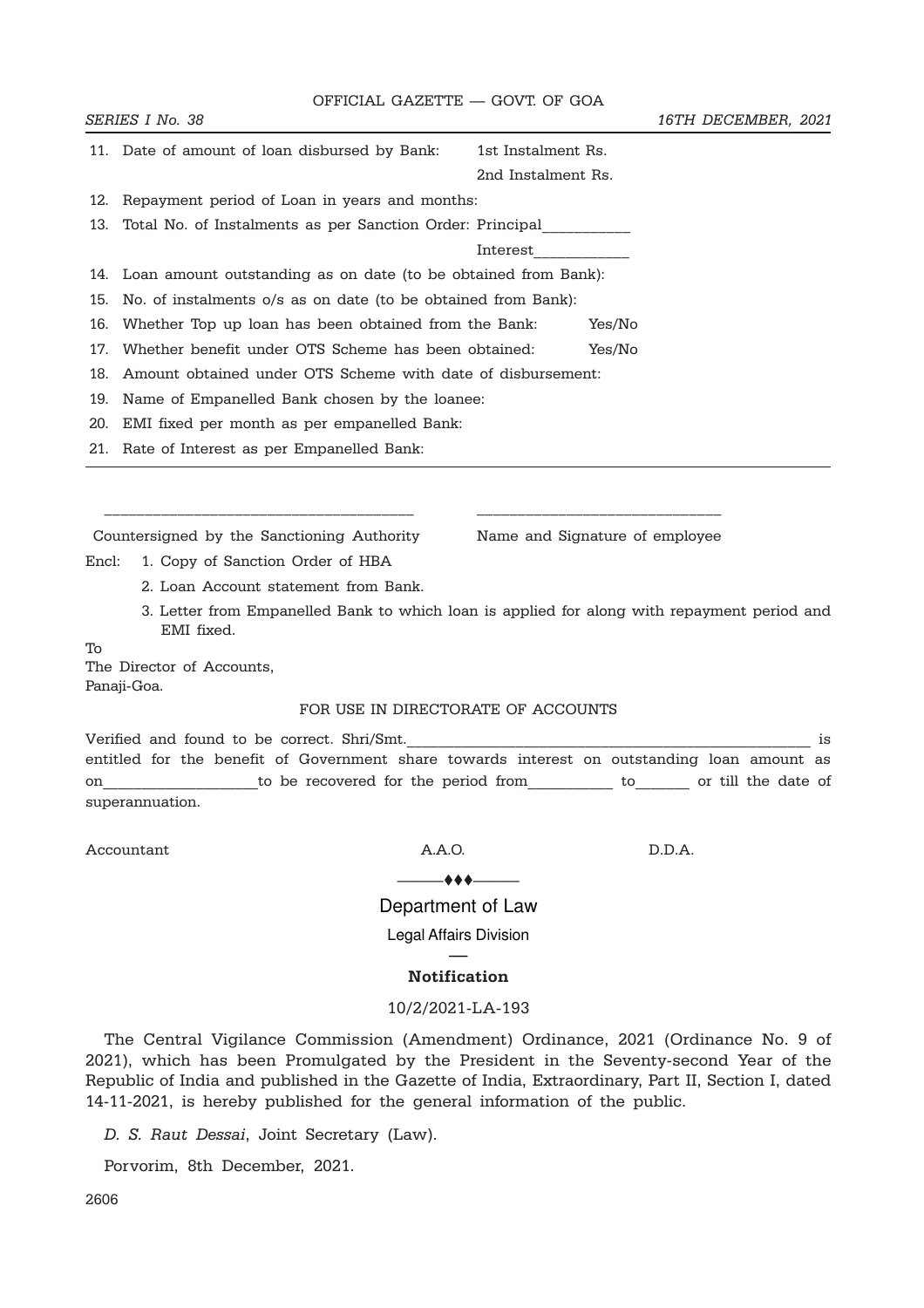## MINISTRY OF LAW AND JUSTICE (Legislative Department)

New Delhi, the 14th November, 2021/ Kartika 23, 1943 (Saka)

THE CENTRAL VIGILANCE COMMISSION (AMENDMENT) ORDINANCE, 2021

(No. 9 of 2021)

Promulgated by the President in the Seventysecond Year of the Republic of India.

An Ordinance further to amend the Central Vigilance Commission Act, 2003.

Whereas Parliament is not in session and the President is satisfied that circumstances exist which render it necessary for him to take immediate action;

Now, therefore, in exercise of the powers conferred by clause (1) of article 123 of the Constitution, the President is pleased to promulgate the following Ordinance:—

1. Short title and commencement.— (1) This Ordinance may be called the Central Vigilance Commission (Amendment) Ordinance, 2021.

(2) It shall come into force at once.

2. Amendment of section 25.—

In section 25 of the Central

Vigilance Commission Act, 2003, in 45 of 2003. clause (d), the following provisos shall be inserted, namely,—

"Provided that the period for which the Director of Enforcement holds the office on his initial appointment may, in public interest, on the recommendation of the Committee under clause (a) and for the reasons to be recorded in writing, be extended up to one year at a time:

Provided further that no such extension shall be granted after the completion of a period of five years in total including the period mentioned in the initial appointment;".

RAM NATH KOVIND,

President.

### DR. REETA VASISHTA,

Secretary to the Government of India.

#### SERIES I No. 38 16TH DECEMBER, 2021

### **Notification**

### 10/2/2021-LA-194

The Delhi Special Police Establishment (Amendment) Ordinance, 2021 (Ordinance No. 10 of 2021), which has been Promulgated by the President in the Seventy-second Year of the Republic of India and published in the Gazette of India, Extraordinary, Part II, Section I, dated 14-11-2021, is hereby published for the general information of the public.

D. S. Raut Dessai, Joint Secretary (Law).

–––––––

Porvorim, 8th December, 2021.

## MINISTRY OF LAW AND JUSTICE (Legislative Department)

New Delhi, the 14th November, 2021/ Kartika 23, 1943 (Saka)

## THE DELHI SPECIAL POLICE ESTABLISHMENT (AMENDMENT) ORDINANCE, 2021

(No. 10 of 2021)

Promulgated by the President in the Seventysecond Year of the Republic of India.

An Ordinance further to amend the Delhi Special Police Establishment Act, 1946.

Whereas Parliament is not in session and the President is satisfied that circumstances exist which render it necessary for him to take immediate action;

Now, therefore, in exercise of the powers conferred by clause (1) of article 123 of the Constitution, the President is pleased to promulgate the following Ordinance:—

1. Short title and commencement.— (1) This Ordinance may be called the Delhi Special Police Establishment (Amendment) Ordinance, 2021.

(2) It shall come into force at once.

2. Amendment of section 4.— In section 4B of the Delhi Special Police Establishment Act, 1946, in sub-25 of 1946.section  $(1)$ , the following provisos shall be inserted, namely,—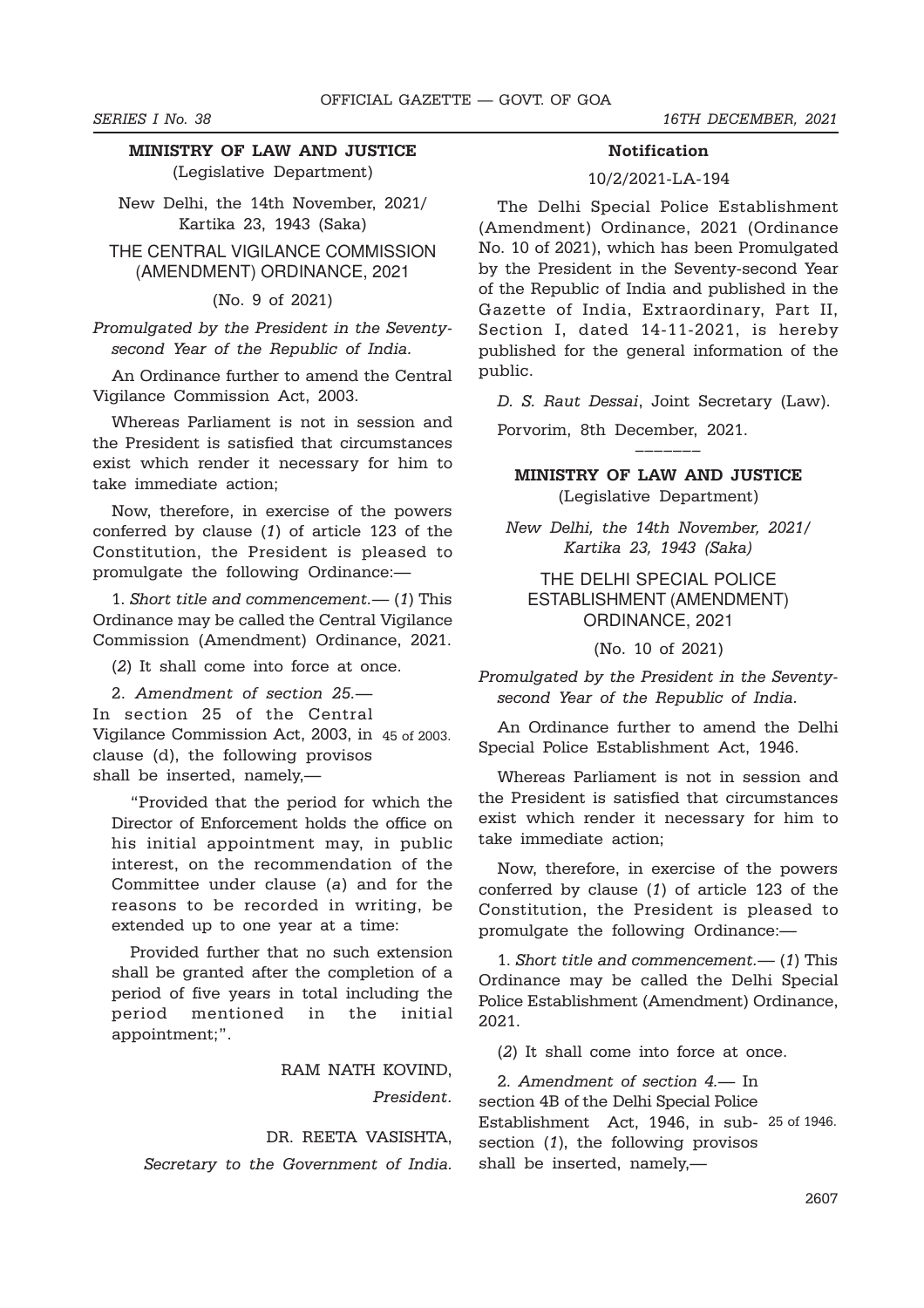"Provided that the period for which the Director holds the office on his initial appointment may, in public intrest, on the recommendation of the Committee under sub-section (1) of section 4A and for the reasons to recorded in writing, be extended up to one year at a time:

Provided further that no such extension shall be granted after the completion of a period of five years in total including the period mentioned in the initial appointment;".

> RAM NATH KOVIND President.

DR. REETA VASISHTA, Secretary to the Government of India.

 $+$  +  $+$   $-$ 

Department of New & Renewable Energy  $\overline{a}$ 

#### **Notification**

#### 1-2/Admin/NRE/21-22/176

The following Policy is approved by the Government and is hereby published for the general information of the public.

## GOA ELECRTIC MOBILITY PROMOTION POLICY-2021

 $-$ 

## 1. Introduction:

1.1 Adoption of Electric Vehicles ('EVs') for daily commute is essential for a wide range of goals, including better air quality, reduced noise pollution, enhanced energy security along with lowered carbon dioxide and greenhouse gas emissions. With vehicular pollution being a persistent source of reduced air quality within the State, rapid adoption of zero emission vehicles is of great importance.

1.2 Under the National Electric Mobility Mission Plan (NEMMP), Government of India has envisioned 6-7 million electric

and Hybrid vehicles on Indian roads by 2020. Towards this goal, the Faster Adoption and Manufacturing of Hybrid and Electric vehicles (FAME) scheme has been launched by Department of Heavy Industries, Government of India. Its target is saving 120 million barrels of oil and 4 million tons of CO2 as well as lowering of vehicular emissions by 1.3% by 2020. FAME India scheme has four focus areas– technology development, demand creation, pilot projects and charging infrastructures.

1.3 Based on the recent techno-economic developments in EV sector and the vision of Government of India, a need is felt by Government of Goa to formulate a policy for promotion of this sector in Goa. Building on indigenous strengths of tourism and IT industries, Government of Goa aims to make Goa as a model State in EV.

1.4 With a coastline of about 104 kms. and inland waterways of about 250 kms., Goa is among the fastest growing states in the country. The Goan economy is largely dependent on tourism as annual tourists are almost five times that of the local population. Goa has a total population of 15 lakh and receives about 75 lakh tourists every year. The movement of these seasonal tourists is largely dependent on unorganized transportation including unmetered taxis, motorcycles, ferry boats and rickshaws.

1.5 Despite the unorganized nature of the transport sector, Goa stands on top in the country in terms of per capita vehicles with 625 vehicles for every 1,000 people in the state and is also ranked 15 in the world in terms of vehicle density. According to estimation by Goa Automobile Dealers Association (GADA), on an average, every Goan household has about 2 bikes and one car. With an urbanization rate of 62%, these numbers are only expected to grow. Hence, there is an eminent need to ensure growth of this sector does not further environmental degradation. Adoption of new energy vehicles (NEVs) would also be supported by utility growth in the state.

#### SERIES I No. 38 16TH DECEMBER, 2021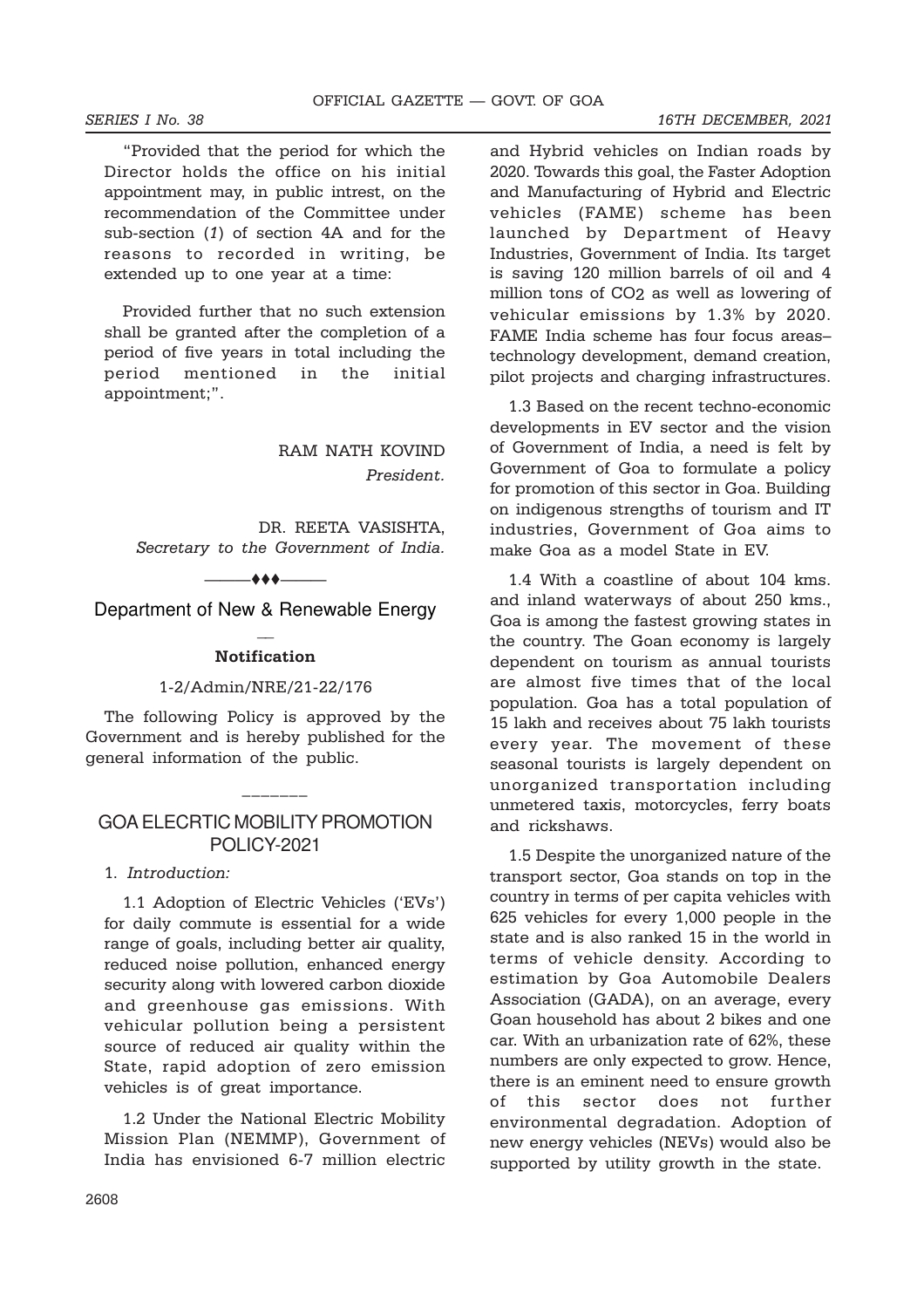SERIES I No. 38 16TH DECEMBER, 2021

1.6 In terms of utilities, Goa is a power surplus state. Out of the State's 580 MW power demand, approximately 18% is currently met by clean energy sources.

### 2. Vision:

2.1 To establish Goa state as a model of International Standards for Electric Vehicle adoption across passenger and commercial segments, supported by a world-class charging infrastructure and eco-system. This would be achieved by active incorporation of all sustainable initiatives including smart-city development, promotion of energy conservation and creation of integrated transport mechanisms.

#### 3. Title:

3.1 This policy shall be known as the "Goa Electric Mobility Promotion Policy-2021".

#### 4. Key Definitions:

4.1 Electric Vehicle (EV): A vehicle which is powered exclusively by an electric motor whose traction energy is supplied exclusively by traction battery installed in the vehicle and has an 'Electric Regenerative Braking System'. For the purpose of this policy EV would also include hybrid electric vehicles, plug-in hybrid electric vehicles and mild hybrid vehicles.

4.2 EV Components: Major components of EV include motor controller, electric engine (motor), regenerative braking, drive system, and related parts/assemblies.

4.3 EV Battery: An Electric-Vehicle Battery (EVB) or traction battery is used to power the propulsion of Battery Electric Vehicles (BEVs). Vehicle batteries are usually a secondary (rechargeable) battery. For the purpose of this policy, only advance chemistry cell and batteries will be considered.

4.4 EV Charging Station & Equipment: An electric vehicle charging station, electric recharging point, charge point and EVSE (electric vehicle supply equipment), supplies electric energy for the recharging of electric vehicles. The charging station equipment shall include charging posts, charging cabinets, fully automated charging stations integrated with power distribution equipment, etc. For the purpose of this policy both fast-charging and slowcharging stations shall be considered.

4.5 EV Charging Infrastructure: The policy envisages two main types of charging facilities, viz. Public charging stations:—

4.5.1 Commercial – at fuel stations, roadside, malls, offices state highway etc.

4.5.2 Public institutions – schools, government buildings, bus depots etc.

4.5.3 Private charging stations:- Residential localities, residential buildings and Domestic user facility (individual).

#### 5. Pioneer EV Units:

5.1 The first two mega manufacturing units, with fixed capital investment (FCI) of over INR 250 crores, for manufacturing of EVs, EV components and/or batteries in the State.

### 6. Mega EV Enterprises:

6.1 Mega EV enterprise is a manufacturing enterprise where fixed capital investment (FCI) on manufacturing facility is more than INR 250 crore or which creates direct employment for at least 500 persons.

6.2 Ultra-mega EV enterprises, is a manufacturing enterprise where fixed capital investment on manufacturing across the state is INR 1500 crore which generates 3000 employments.

#### 7. MSM EV Enterprises:

7.1 As per Industries Department of Goa, MSME is defined as those units with investment in plant & machinery ranging from under INR 25 lakhs and up to, but not exceeding, INR 10 crores.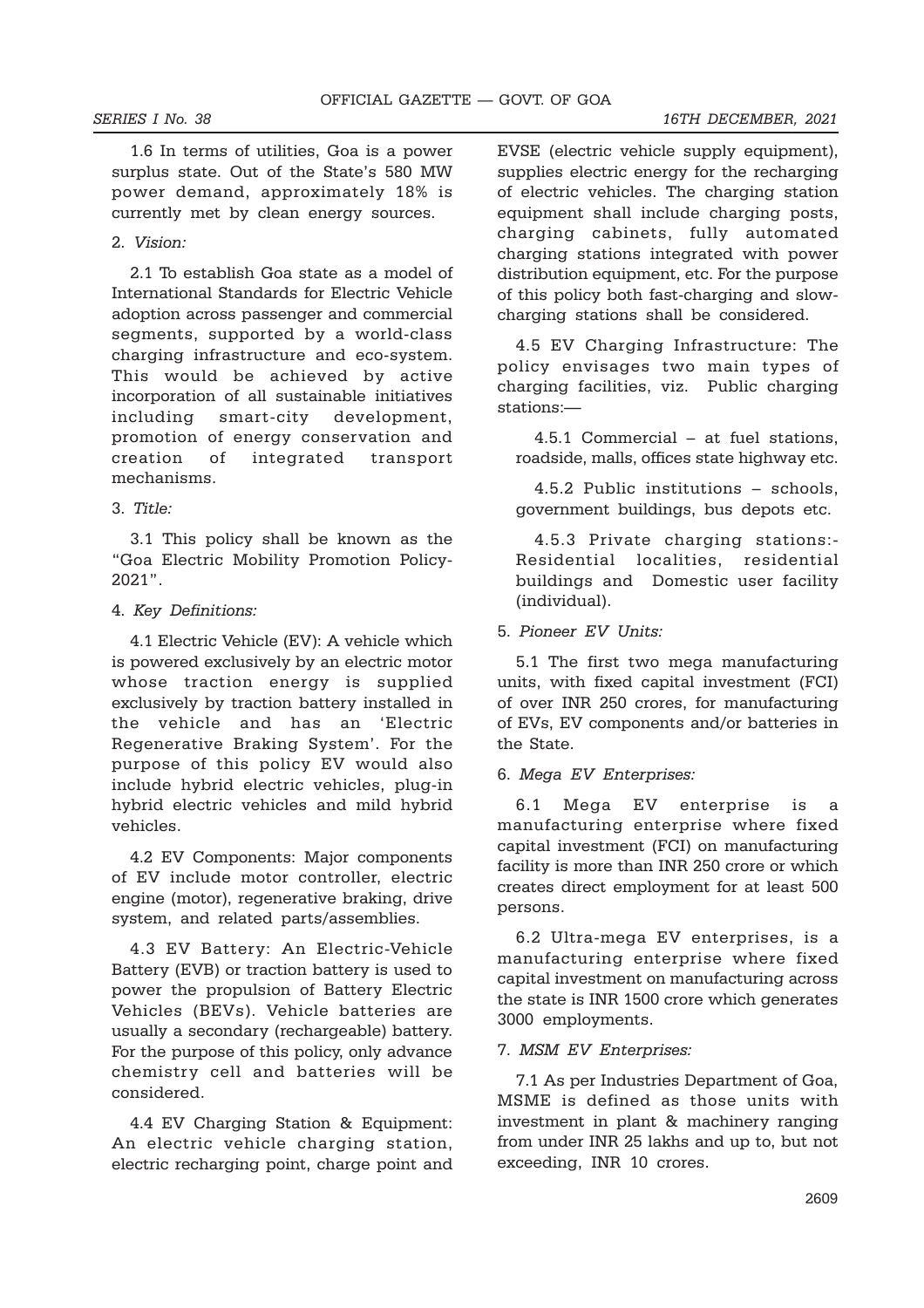7.2 Startup is a company or project under taken by entrepreneur to seek, develop and validate a scalable business model.

- 8. Objectives:
	- 30% of annual vehicles registered in Goa, starting from the year 2025, would be electric.
	- To promote conversion of ICE Vehicles to EV subject to approval from RTO.
	- To convert 50% of all ferries to electric by 2025.
	- To create 10,000 direct and indirect jobs in the sector by 2025.
	- To encourage start-ups and investment in the field of electric mobility and associated sectors.
	- To promote service units which would include electric vehicles and battery repair and maintenance stations.
	- To promote R&D, innovation and skill development within the EV sector.
	- Financial Incentives Purchase incentives, Scrapping incentives, Interest subvention on loans.
	- To provide waiver on road tax and registration fees.
	- To establish a wide network of charging stations and swappable battery stations, and develop publicly owned database of the same.
- 9. Administration:

9.1 Department of New and Renewable Energy shall be responsible for administration of the policy including constitution of High Powered Committee & State Electric Vehicle Board consisting of officials from Government of Goa, Department of Transport, Goa Electricity Department, and Goa Energy Development Authority and develop an intensive public outreach programme focused on creating awareness about the benefits of electric vehicles and key elements of the policy.

10. Operative Period:

10.1 This Policy shall be applicable for a total of 5 years, from the date of its notification in the Official Gazette. All provisions of this Policy shall be applicable during the Operative Period unless mentioned otherwise.

11. Scope and eligibility:

11.1 This Policy shall be applicable to all classes of Electric Vehicles including 2-wheelers, 3-wheelers, 4-wheelers including passenger cars and commercial light/heavy vehicles that are registered and operated in Goa. This Policy shall be applicable to Battery Electric Vehicles (BEV), Strong Hybrid Vehicles and Plug-in Hybrid Electric Vehicles (PHEV), as per FAME-II notifications and provisions.

## 12. Manufacturing Incentives:

12.1 Incentives to units engaged in manufacturing of electric vehicles, batteries, EV components, shall be applicable as outlined below. Units that qualify for incentives under this policy shall not avail any other incentives from Government of Goa.

### 13. Pioneer, Mega and Large Units:

13.1 The package of incentives to Pioneer, Mega and Ultra-Mega units manufacturing Electric Vehicles and associated components shall be given with the recommendation of the High-Power Committee formed under this policy. Fixed Capital Investment (FCI) shall include equity investment on land, plant and machinery.

13.2 The following incentives shall be given:—

- Capital subsidy of up to 20% of Fixed Capital Investment (FCI) upto Rs. 5 Crores whichever is lower.
- 100% net SGST reimbursement on setting up of manufacturing plant.
- 50% stamp duty exemption on purchase of land.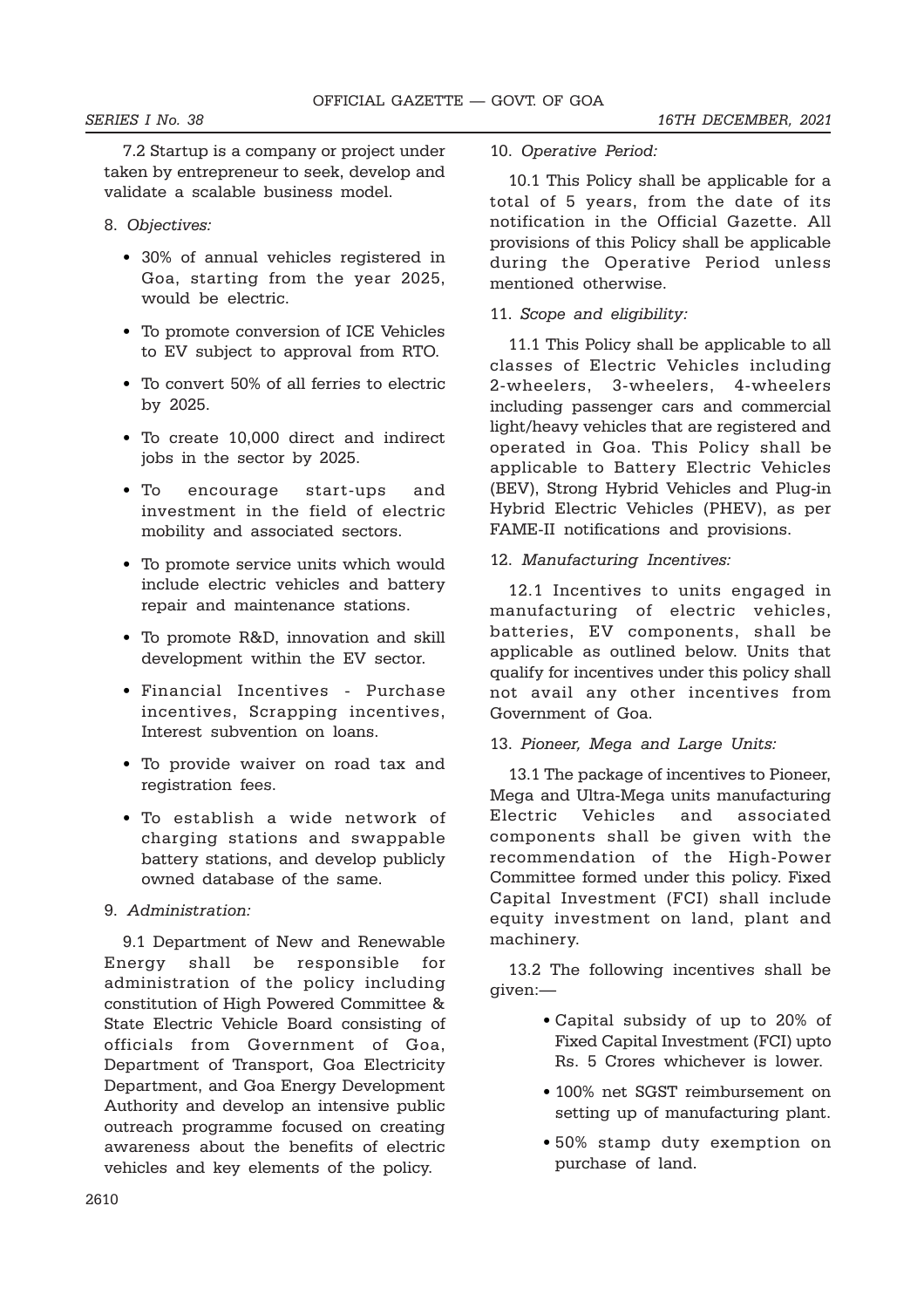14. Micro Small and Medium Enterprises (MSME):

14.1 MSMEs:

14.1.1 Under this policy, manufacturing MSME's will be eligible for incentives as per schemes in force through GIDC, EDC, Directorate of Industries, Trade and Commerce and others.

14.2 Micro Units:

- A capital subsidy of 30% of FCI provided the subsidy on building/ office is restricted to Rs. 5 lakh whichever is lower.
- 100% net SGST reimbursement for setting up the plant.
- 100% stamp duty exemption.
- 14.3 Startup:
	- A capital subsidy of 50% of the cost of capital expenditure provided the subsidy is restricted to Rs. 15 lakhs whichever is lower.
	- 100% net SGST reimbursement for setting up of plant/station.
	- 100% stamp duty exemption.
	- Price preference of 20% on the purchase made by the State Government.

14.4 Small & Medium Units:

- A capital subsidy of 30% of the cost of capital provided the subsidy on building/office is restricted to Rs. 10 lakhs whichever is lower.
- 100% net SGST reimbursement for setting up of plant.
- 50% stamp duty exemption.
- Price preference at the rate of 15% on the purchase made by the Government Departments is available to the registered Small-Scale Units.

14.5 Utilities:

• 30% electricity duty reimbursement for 5 years.

• Support in construction of Effluent Treatment Plant (ETP) with 50% capital subsidy upto Rs. 10 lakhs whichever is lower.

### 15. Electric Two Wheelers:

15.1 As more than two-thirds of new vehicle registrations in Goa comprise of two wheelers (i.e., motorcycles and scooters), with the most popular segments being motorcycles between 110-125 cc and scooters between 90-125 cc, any attempt at electrification of Goa's vehicle fleet needs to address these segments to achieve significant reduction in air pollution.

15.2 The demand generation incentives for two wheelers offered under the policy shall be based on battery capacity (i.e. energy content measured in kWh) used in vehicles. The incentives listed below shall be available only for the electric two wheelers with Advanced Batteries.

15.3 To avail the demand incentives, the electric two wheelers shall have to fulfill the following performance and efficiency eligibility criteria.

| Sr. No. | Criteria             | Threshold value         |
|---------|----------------------|-------------------------|
| 1.      | Min. top speed       | $40 \;{\rm km/hr}.$     |
| 2.      | Min. acceleration    | $0.65 \,\mathrm{m/s^2}$ |
| 3.      | Max. electric energy | Not exceeding 7         |
|         | consumption          | kWh/100 km.             |
| 4.      | Warranty             | At least 3 years        |
|         |                      | comprehensive           |
|         |                      | warranty                |
|         |                      | including that of       |
|         |                      | battery from            |
|         |                      | manufacturer.           |
|         |                      |                         |

15.4 Two wheeler Original Equipment Manufacturers (OEMs) shall have to register their e-vehicle models, including swappable battery models, meeting eligibility criterion tabulated/specified above with the Department of Transport, Government of Goa. Applications for registration by the two wheeler OEMs shall have to be supported with certification from testing agencies recognized under Rule 126 of Central Motor Vehicle Rules, 1989. The Department of Transport shall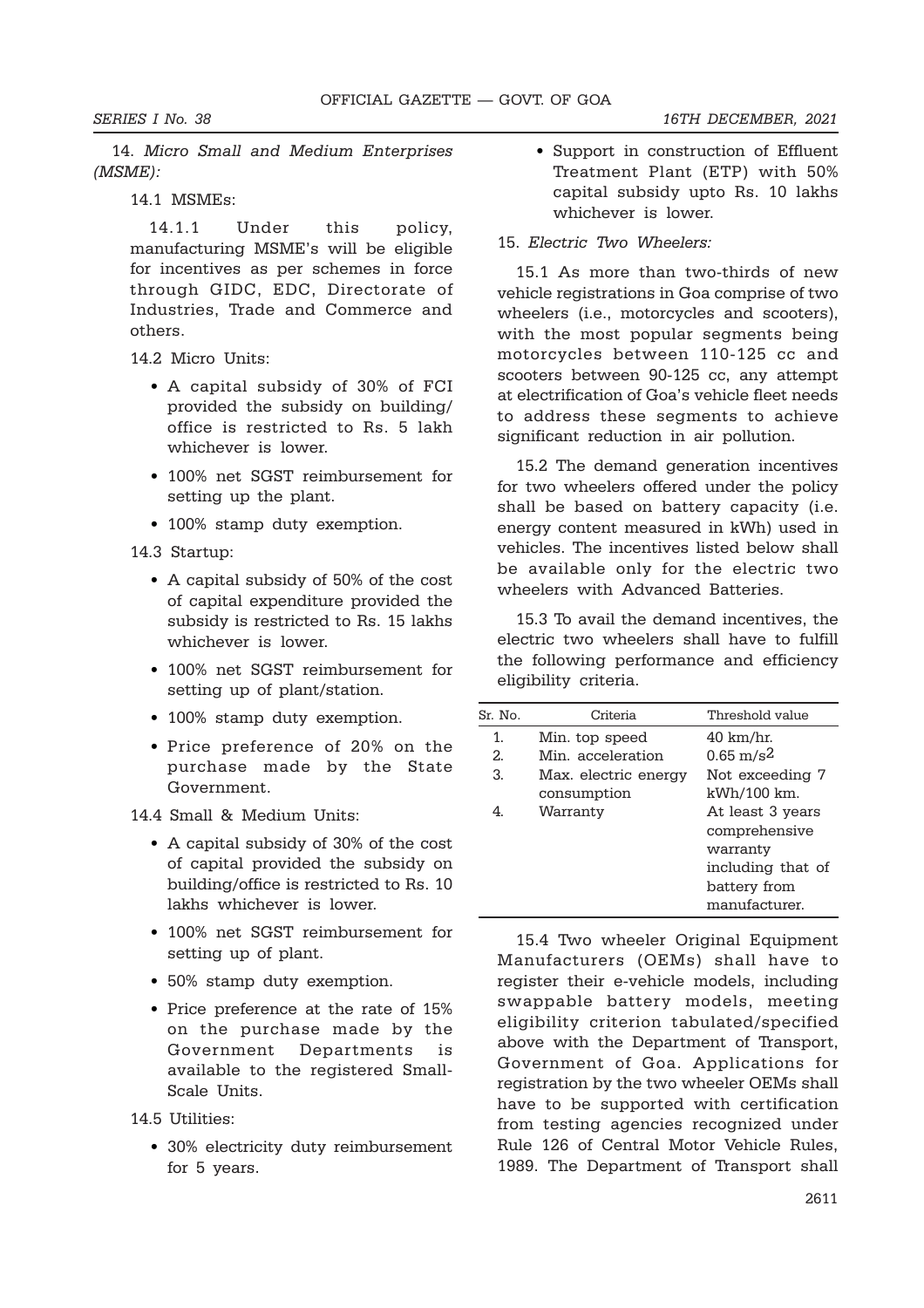register and publish online the list of e-vehicles models eligible for the two wheeler incentives, based on these applications.

15.5 A purchase incentive as well as incentive for conversion of ICE to EV as indicated in the scheme notified by Government based on battery capacity shall be provided per vehicle to the registered owner. In terms of scheme, registered owner of two wheelers (i.e., two wheelers eligible for the Purchase Incentive) shall also be eligible for a Scrapping Incentive for scrapping and deregistering old ICE two wheeler registered in Goa subject to evidence of matching contribution from the dealer or OEM, and Confirmation of scrapping and deregistration of the ICE vehicle by the RTO.

15.6 Ride hiring service providers shall be allowed to operate electric two-wheeler taxis, subject to operating within the guidelines to be issued by the Department of Transport, Govt. of Goa. It is expected that the incentives provided by the policy shall encourage delivery service providers (e.g., food delivery, e-commerce logistics providers, couriers) and operators renting two wheelers to tourist, to switch to using electric two wheelers.

15.7 To ensure the switch happens in a time bound manner, all two wheelers involved in commercial activity operating in Goa shall switch to complete electric by 31st December, 2025. For beyond 31st December, 2030, all the two wheelers sold in the state of Goa to be 100% electric. However, the existing registered ICE vehicles shall be allowed to operate until their end of life.

## 16. Electric Auto Rickshaws (E-AUTOs):

16.1 Government of Goa aims to incentivize the purchase and use of new electric autos ('e-autos') instead of ICE equivalents and simultaneously promote replacement of existing CNG/petrol/diesel autos by e-autos. Incentives listed below shall be provided under the policy by the Government of Goa to all Electric L5M Category (passenger three wheelers or auto rickshaws) vehicles with advanced batteries listed as being eligible under FAME India Phase II (having fulfilled all the eligibility and testing conditions as specified under the scheme) and shall also include swappable models, where battery is not sold with the vehicle.

16.2 To support self-employment and wide ownership of e-autos, following incentives shall be provided to all individuals with an e-auto permit.

16.3 A purchase incentive as well as incentive for conversion of ICE to EV as indicated in the scheme notified by Government based on battery capacity shall be provided per vehicle to the registered owner of the e-auto.

16.4 Interest Subvention on loans and or higher purchase scheme for purchase of an e-auto through implementation partner.

16.5 In terms of scheme, registered owner of e-autos (i.e., vehicles eligible for the Purchase Incentive) shall also be eligible for a Scrapping Incentive for scrapping and de-registering old ICE auto rickshaws registered in Goa.

16.6 The auto-rickshaw permits linked to the de-registered ICE vehicle can be surrendered and exchanged for an e-auto permit at no additional cost.

## 17. E-Rickshaws and E-Carts:

17.1 This policy aims to support the use of E-rickshaws and E-carts that are safe and driven in compliance with regulations. Following incentives shall be provided to all individuals with a valid driving license, who want to purchase an E-rickshaw or E-cart. These incentives shall be available only for the purchase of one E-rickshaw or E-cart per individual.

17.2 A purchase incentive as well as incentive for conversion of ICE to EV as indicated in the scheme notified by Government based on battery capacity shall be provided per vehicle to the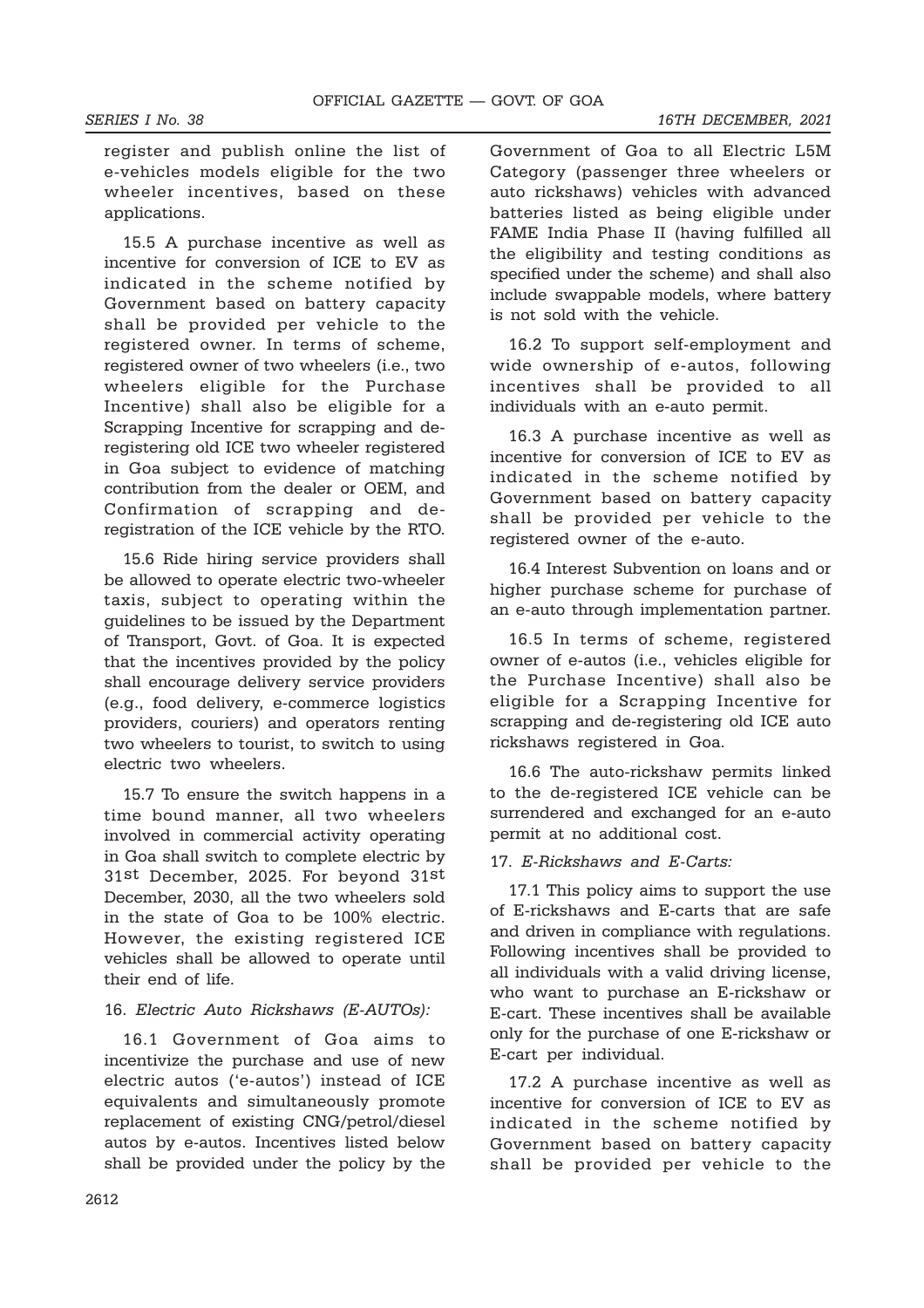registered owner for one E-rickshaw or one E-cart per individual. This incentive shall apply to all E-rickshaws and E-carts, including the models with Lithium ion batteries and swappable models, where battery is not sold with the vehicle.

#### 18. Electric Buses:

18.1 Substantial addition of buses to the public transport fleet is expected in the period 2021-2025. The Government of Goa commits to providing appropriate incentives and other support necessary to ensure that pure electric buses constitute at least 50% of all new stage-carriage buses (i.e., for all public transport vehicles with 15 seats or more) procured for the city fleet including for last mile connectivity, with target induction of 500 pure electric buses by 2025.

19. Goods Carriers (i.e., L5N and N1 vehicles):

19.1 Light commercial vehicles used as goods carriers are useful for low capacity, short haul deliveries in congested areas of the city. The policy recognizes their importance and shall seek to incentivize rapid electrification of this fleet. Incentives listed below shall be provided by the Department of New and Renewable Energy Government of Goa and shall be applicable to all Electrical Vehicles in the category of L5N (three wheeled goods carriers) and N1 (goods carrier having gross vehicle weight not exceeding 3.5 tons) with advanced batteries listed as being eligible under FAME India Phase II (having fulfilled all the eligibility and testing conditions, as specified under the scheme) and shall also include swappable models, where battery is not sold with the vehicle.

19.2 A purchase incentive as well as incentive for conversion of ICE to EV as indicated in the scheme notified by Government based on battery capacity shall be provided per vehicle to the registered owner per e-Carrier.

19.3 Electric goods carriers in the above categories shall be completely exempted

from the prohibition on plying and idle parking of lights goods vehicles on identified roads of Goa during specified timings as notified by the Department of Transport, Government of Goa from time to time.

19.4 In terms of scheme, registered owner of e-carriers (i.e., vehicles eligible for the Purchase Incentive) shall also be eligible for a Scrapping Incentive for scrapping and de-registering old ICE goods carriers registered in Goa subject to confirmation of scrapping and deregistration of the ICE vehicle.

20. Four Wheelers (E-Cars):

20.1 A purchase incentive as well as incentive for conversion of ICE to EV as indicated in the scheme notified by Government based on battery capacity shall be provided per vehicle to the registered owner per e-car. The incentive shall be applicable only to electric fourwheeler with advanced batteries listed as being eligible under FAME India Phase II (having fulfilled all the eligibility and testing conditions as specified under the scheme) and shall also include swappable models, where battery is not sold with the vehicle.

20.2 To establish the feasibility for large scale adoption of electric passenger four wheelers, Government of Goa shall take the lead in transitioning its entire fleet to electric. All leased/hired cars used to commute Government of Goa officers shall be transitioned to electric within a period of one year from the date of notification of this policy. The Department of New and Renewable Energy shall be the nodal authority on behalf of Government of Goa to enable this transition.

20.3 In terms of scheme, registered owner of e-cars (i.e., vehicles eligible for the Purchase Incentive) shall also be eligible for a Scrapping Incentive for scrapping and de-registering old ICE goods carriers registered in Goa subject to confirmation of scrapping and deregistration of the ICE vehicle.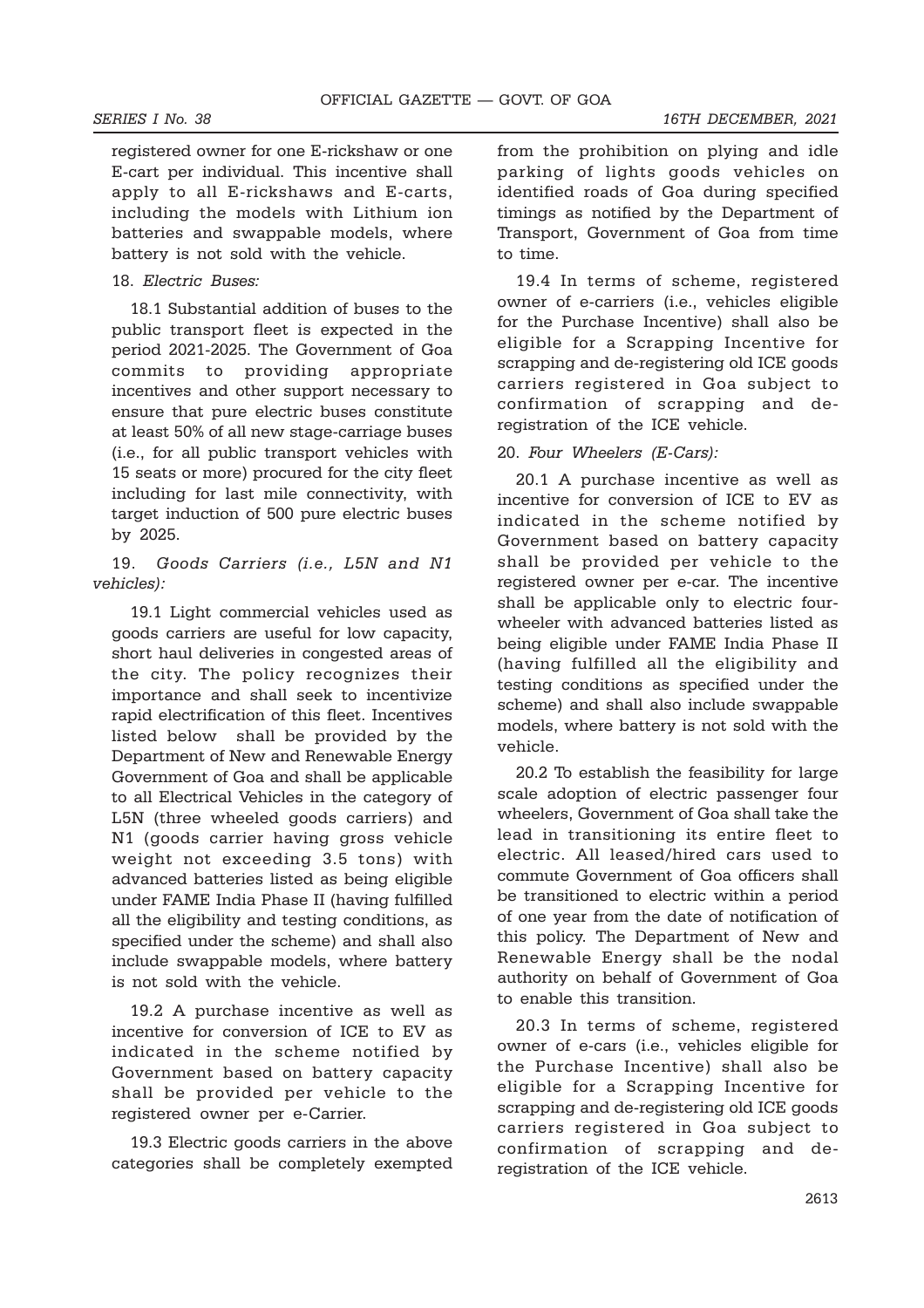#### 21. Marine Fleet:

21.1 Government will promote conversion of marine fleet operating on diesel (trawlers, fishing boats, ferry boats, etc.) into Hybrid (Solar+Electric) mode.

22. Provisions applicable across Vehicle Segments:

22.1 Road Tax and registration fees shall be waived for all Battery Electric Vehicles during the period of this policy.

22.2 The purchase/demand incentives offered under the policy (i.e., Purchase and Scrapping Incentives) for all Electric vehicles shall be given directly to the registered owners by Department of New and Renewable Energy Government of Goa, based on claims made by individual buyers after the purchase of the vehicle.

22.3 If the battery is not sold with vehicle, 50% of the Purchase Incentive shall be provided to the vehicle owner & the remaining amount of up to 50% would be provided to Energy Operators for defraying the cost of any deposit that may be required from the end users for use of a swappable battery.

22.4 Operational guidelines for delivery of all demand incentives offered under the policy (i.e., Purchase and Scrapping Incentives) shall be issued from time to time by the Department of New and Renewable Energy Government of Goa.

22.5 All electric vehicles registered in Goa shall be issued a green number plate in accordance with the notification No. F. No. RT-11028/03/2018-MVL dated 07-08-2018 of the Ministry of Road Transport and Highways, Government of India.

22.6 Specific areas to be identified like – Panjim Smart City, Heritage Zones, Tourist Zones, Airport and Railway stations etc. which will move towards 100% mandatory electric vehicles by 2025.

#### 23. Charging Infrastructure:

23.1 Experience in other cities across the globe indicates that availability of charging infrastructure is a key driver of Electric Vehicle adoption. The objective of this policy shall be to create an enabling environment for the provision of private as well as public charging infrastructure.

#### 24. Support for Charging Infrastructure:

24.1 The State shall endeavour to have a charging station at every 25 kilometers on highways and every 3 kilometers within city limits. Battery swapping and fast charges are also included in the ambit of this policy and would be promoted.

24.2 All EV charging stations, both private and public, shall adhere to the protocols approved by the Government of India, as updated on date 1st October, 2019 i.e. Bharat EV Charger AC-001 and Bharat EV Charger DC-001, and any other protocols as and when notified. Additionally, solar-powered stations would be given top priority and encouraged in the case of both private and public charging stations.

#### 25. Private Charging Stations:

25.1 Following changes in residential and commercial building bye laws will be made to make home and workplace parking "EV ready".

25.2 All new and renovated nonresidential buildings, as well as individual and other residential buildings, Co-op. Group Housing Societies and colonies managed by Residents Welfare Associations (RWAs), with parking demarcated for more than 10 equivalent car spaces ('ECS') will need to have at least 20% 'EV ready' ECS spots with conduits installed.

25.3 Designation of smaller conduits as "green buildings" that will be operating on clean energy as a model for other residential areas to follow.

25.4 Goa Electricity Department will work with owners of residential and nonresidential buildings and Co-op. Group Housing Societies to ensure adequate supply infrastructure is made available for the installation of these charging points.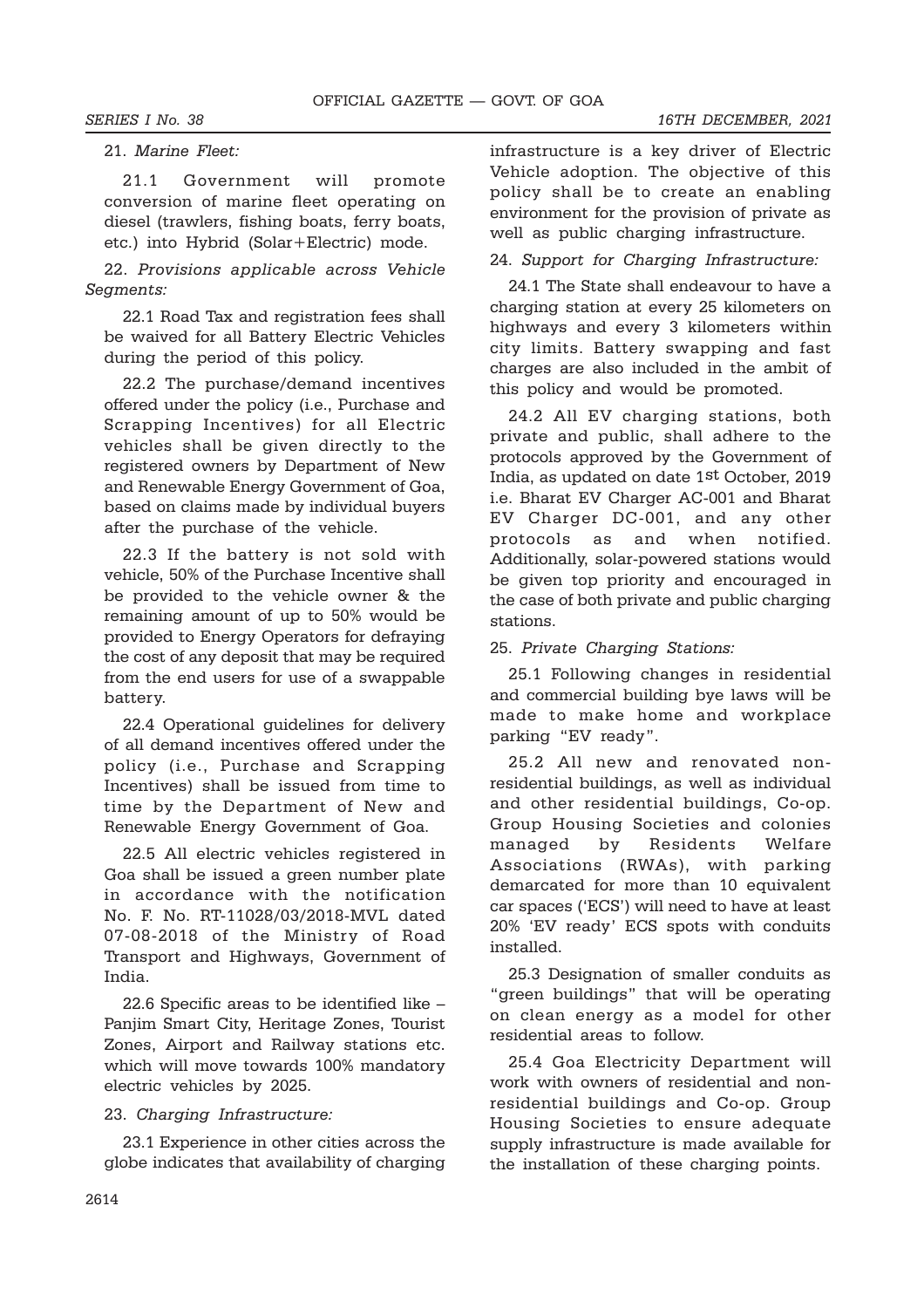25.5 All housing and commercial establishments shall compulsorily register with Goa Electricity Department for installing charging stations with designated parking spaces. Additional duties on electricity will be waived.

### 26. Public Charging Infrastructure:

26.1 Providing accessible public charging facilities within 3 km travel from anywhere in Goa is a key objective of this policy. Considering that there are several stakeholders involved in the implementation of public charging infrastructure within Goa, a Working Group on Accelerated Rollout of Charging Infrastructure in Goa to be establish by Department of New and Renewable Energy and Goa Electricity Department.

26.2 Government of Goa through Department of New and Renewable Energy will provide Concessional Locations for charging station at bare minimum lease rentals. These Concessional Locations shall be carved out from existing public parking zones such that they offer easy entry and exit. A list of Concessional Locations for the first phase of rollout shall be identified by GEDA within two months of notification of the policy. Locations to include but not limited to industrial estates, tech parks, petrol pumps, existing auto/bus stands.

26.3 Government of Goa may prepare a scheme for installation of Public Charging Station at concessional location to provide easy and affordable charging of electric vehicles.

26.4 Electricity will be provided at a lowered power tariff, as determined by the Joint Electricity Regulatory Commission (JERC) on an annual basis. Standard tariff would be applicable in all areas where stations are, including commercial, residential and industrial.

26.5 Regulators should also be recommended to waive off Fixed Demand Charges during the policy term.

26.6 Installation of first 50 charging stations in the state within three months

from the notification of policy at selected Kadamba Transport Corporation Ltd. (KTCL) bus depots, International Airports and Governments complexes other public places.

### 27. Capital Subsidy:

27.1 The State Government will incur all electricity infrastructure cost, up to INR 8,00,000/- associated with installation charging stations.

27.2 In the case of solar-powered charging stations, the state shall provide a 20% capital subsidy for installation.

28. Favourable Electricity Tariff for Captive and Private Charging Facilities:

28.1 Electricity tariff applicable for all Public and Captive charging stations for commercial use (i.e. charging facilities used by fleet owners) shall be as notified by Joint Electricity Regulatory Commission (JERC).

28.2 Tariff concessions outlined in para below shall also be extended to all Private Charging Points as well.

28.3 Charging stations operators shall be encouraged to use low cost and renewable sources of power. In consultation with JERC, the Government of Goa shall endeavour to provide: (a) Open Access without the condition of having contracted demand of 1 MW and above at every charging station or swapping kiosk. (b) Power banking –The Charger Operators who set up captive renewable energy facilities shall be given power banking facilities with Goa Electricity Department for operating in Goa over a period of one year. This shall encourage generation and use of renewable power.

29. Payment Infrastructure and Information Sharing:

29.1 The Charger Operators will be expected to accept payments through multiple modes such as cards, mobile wallets and UPI. Option for payments through the common mobility card payment system shall also need to be offered.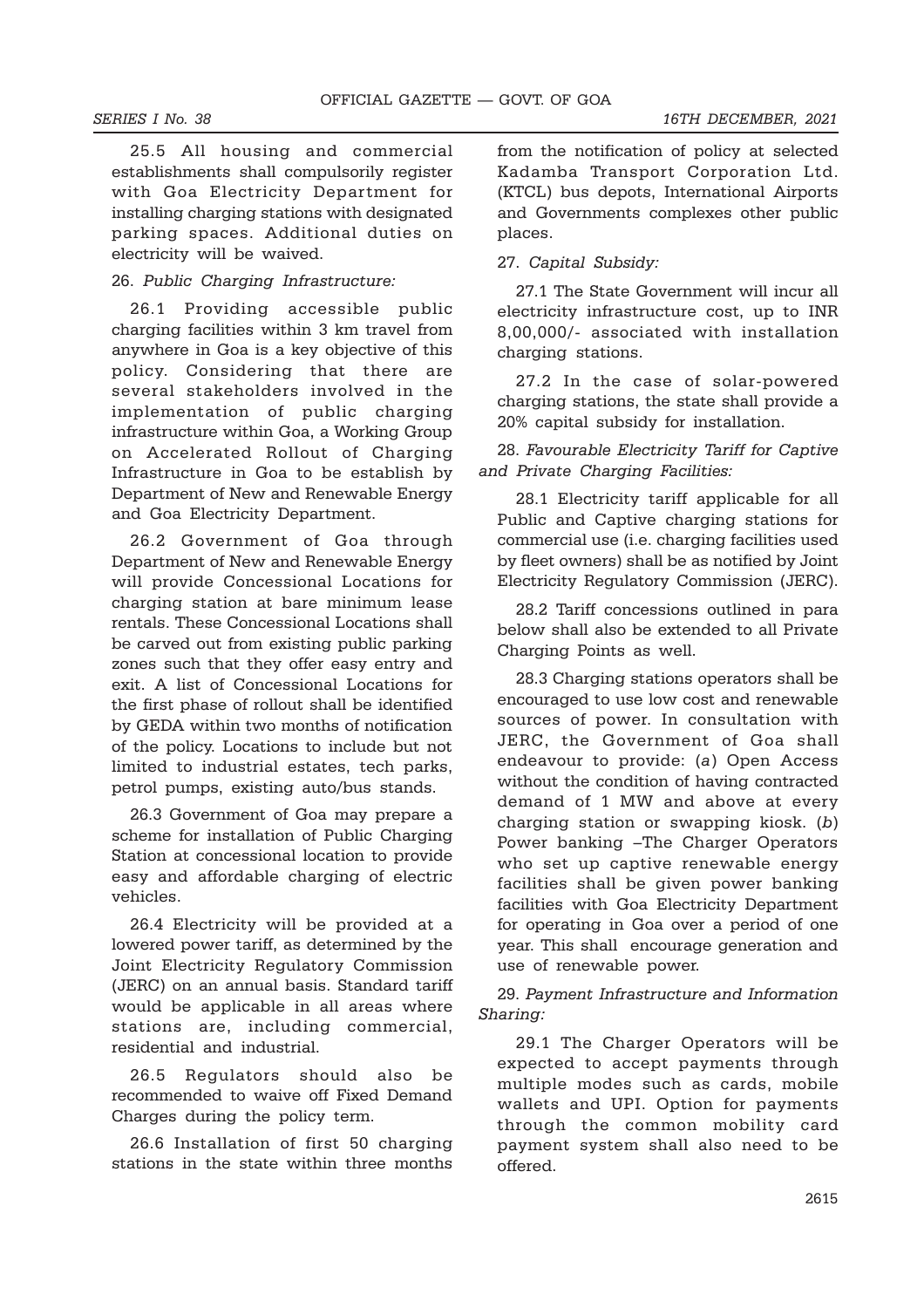29.2 An open, publicly owned database shall be developed by Department of New and Renewable Energy offering historical and real time information on public charging infrastructure i.e., kWh, session length, vehicle type if available, number of events, location (latitude, longitude) of the charger, number of chargers at site, site classification, payment amount, pay structure (by hour, or by kWh, or by session), as well as payment rate.

29.3 The Charger Operators shall have to provide data to this public database. The database can be used free of charge by invehicle navigation systems and charging apps and maps.

### 30. Recycling Ecosystem:

30.1 Electric Vehicle batteries typically need to be replaced once they have degraded to operating at 70-80% of their capacities. EVs are therefore going to outlive the batteries powering them, with a vehicle requiring about two batteries in a 10-year life span. Batteries that have reached their end of life shall have to be either reused or recycled. Lack of adequate reuse or recycling shall have a high environmental cost. Not only do EV batteries carry a risk of giving off toxic gases if damaged during disposal, but core materials such as lithium and cobalt are finite and very expensive to extract.

30.2 The Policy shall encourage the reuse of EV batteries that have reached the end of their life and setting up of recycling businesses in collaboration with battery and EV manufacturers that focus on 'urban mining' of rare materials within the battery for re-use by battery manufacturers.

#### 31. Funding:

31.1 The Government of Goa shall seek to fund a high proportion of the incentives proposed in the policy using the 'feebate' concept i.e. by adopting measures by which inefficient polluting vehicles incur a surcharge (fee) while efficient ones receive a rebate (bate).

31.2 Funding for the various incentives being offered under the Goa EV Policy shall be obtained from the various sources indicated hereinbelow and aggregated and given to Goa Energy Development Agency (GEDA).

31.3 Pollution Cess on the sale of diesel and petrol is proposed to be applicable in the state of Goa at Government notified rate. The amount collected shall be transferred to GEDA on a monthly basis.

31.4 Any gap left shall be filled through allocations including budgetary, as may be decided and deemed appropriate by the Government from time to time.

31.5 GEDA shall open a Green fund called "Goa De-carbonization Fund" to achieve the goals of policy. Contribution to the de-carbonization fund shall be from the pollution cess on sale of diesel & petrol, Government Grants and other sources as per Government Policy.

#### 32. Support for Re-Skilling and Up-Skilling:

32.1 Skill development courses in EV maintenance and component assembly will be started in ITI s and Polytechnics' to skill the workforce to augment the manpower required for the EV promotion and maintenance.

32.2 A stipend of up to 50% of the cost of course fee subject to a limit of INR 10,000/- per year per student in all skill development and re-skilling courses affiliated to Board of Technical Education and State Council for Vocational Training shall be offered.

### 33. Ease of Doing Business (EoDB):

33.1 Single Window System: As part of the Government of Goa's endeavour to promote EoDB in the state.

33.2 The Investment promotion Board will give single-window clearance for all types of investments in the state with a special focus on EV Manufacturing. Through the single window portal, the Government will also provide a channel for the units to provide policy inputs to the Government.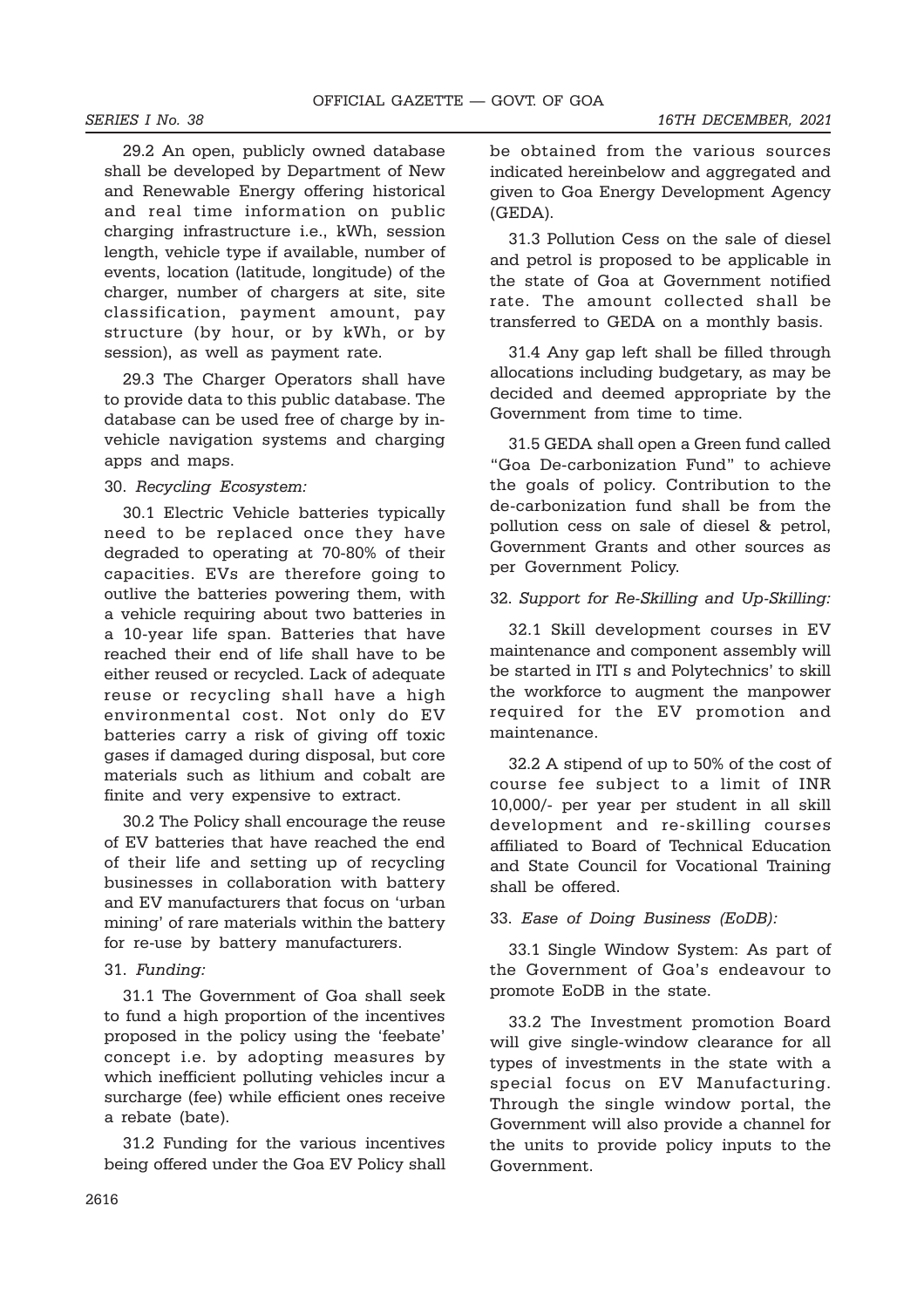33.3 Through the single window system, all decisions regarding incentive approvals and payments will be provided within 90 working days, subject to due compliance of all procedures by the applicant.

### 34. Framework for Implementation:

34.1 State Electric Vehicle Board constituted with officials from Department of New and Renewable Energy, Department of Transport, Goa Electricity Department, Goa Energy Development Authority & other co-opted Members, will be the Nodal Authority for the implementation of the Goa Electric Vehicle Promotion Policy. A High-Power Committee will be constituted at the state level to monitor the implementation of this policy.

### 35. Institutional Structure:

35.1 A High-Power Committee will be constituted at the state level to monitor the implementation of this policy and develop procedures and modalities wherever required. The composition of the High-Power Committee will be as follows:

| 1. Chief Secretary                     | Chairperson.         |
|----------------------------------------|----------------------|
| 2. Secretary, NRE                      | Member.              |
| 3. Secretary, Finance                  | Member.              |
| 4. Secretary, Transport                | Member.              |
| 5. Secretary, Industries               | Member.              |
| 6. Secretary, Power                    | Member.              |
| 7. Secretary, (TCP)                    | Member.              |
| 8. Secretary, Urban<br>Development     | Member.              |
| 9. Secretary, Panchayat<br>Raj         | Member.              |
| 10. Secretary, Skill<br>Development    | Member.              |
| 11. Secretary, P.W.D                   | Member.              |
| 12. Secretary, Tourism                 | Member.              |
| 13. CEO, Investment<br>Promotion Board | Member.              |
| 14. Director, NRE                      | Member<br>Secretary. |

- 15. Director of Transport Member.
- 16. Managing Director, Member. KTCL
- 17. Member Secretary, Member. GEDA
- 18. President of GSIA
- 19. Two Invitees having Member. experience in EV operations/distribu tions/production

35.2 The High-Power Committee may invite representative from any Department, Corporation or Association or a person of eminence in the relevant field for its meeting as per need.

35.3 Charter of High-Power Committee:

- Approve the framework of implementation proposed by the Committee in time bound manner.
- Ensure that incentives are disbursed by relevant departments in stipulated timeframe.
- Monitor and ensure timely release of relevant orders/Government Resolutions/Government Notifications and amendment required.
- Bring about inter-departmental coordination in respect of matters related to this policy.
- Review the definition of EV, EV components, Battery and Charging Station or any other related definitions and approve the amendments as may be appropriate.
- Review the best practices.
- The High-Power Committee shall review the implementation and effectiveness of the Policy every six months and corrective measures/changes/amendments if required shall be done.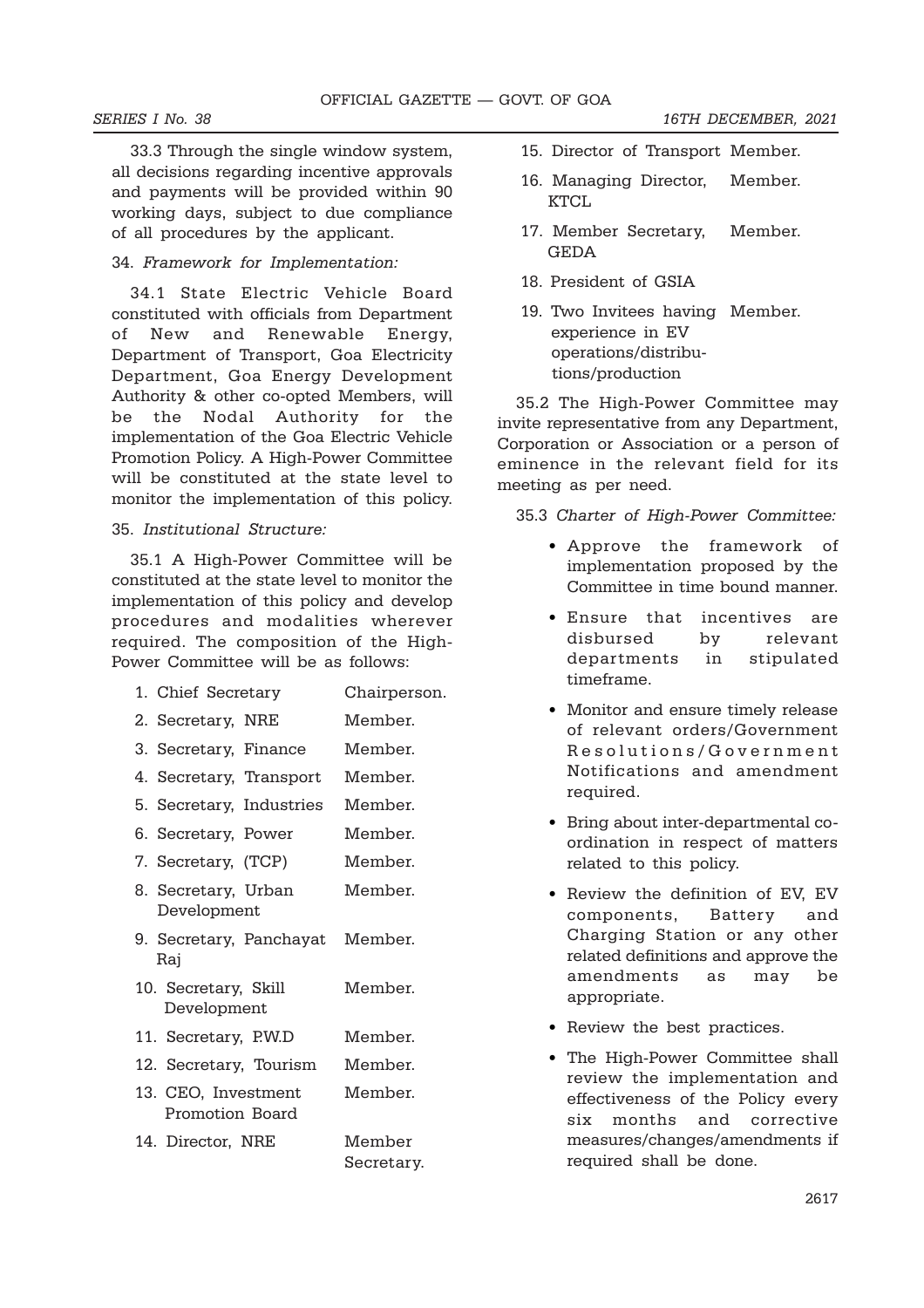• Put in place an institutional mechanism required to implement this policy (e.g. notifying the list of approved vehicles, identifying public charging spaces and battery swapping locations etc.).

By order and in the name of the Governor of Goa.

Aleixo Da Costa, Director (N&RE).

Panaji, 7th December, 2021.

# $\overline{\phantom{a}}$ Notification

#### 1-2/Admin/NRE/21-22/177

The following scheme is approved by the Government and is hereby published for the general information of the public.

––––––

## Scheme for Promotion of Electric Vehicles in the State of Goa

1. Short title and commencement.— (i) This scheme may be called as Grant of subsidy for purchase of "Electric Vehicles" to consumers in State of Goa.

(ii) It shall come into force with immediate effect.

(*iii*) The scheme shall be implemented through the Department of New and Renewable Energy and Goa Energy Development Agency (GEDA).

2. Introduction to the scheme.—(i) Goa has a vehicle density of 625 vehicles for every 100 people and is ranked 15th in the World in terms of vehicle density. Adoption of use of Electric Vehicles (EV's) for daily commute is required to achieve various goals, including improvement in Air Quality, reduction in noise levels and reduction in generation of green house gas emissions.

(ii) The Government of India under the National Electric Mobility Plan (NEMPP), had envisioned 6-7 million Electric and Hybrid Vehicles on Indian roads by 2020. Faster Adoption and Manufacturing of Hybrid and Electric Vehicles (FAME) scheme was launched by the Department of Heavy Industries, Government of India in order to save 120 million barrels of oil and 4 million tons of CO2 as well as lowering of vehicular emissions by 1.3% in 2020. Prices of Electric Vehicles are about 50% higher than the conventional Internal Combustion Vehicles and hence the targets set have not been achieved.

(iii) Government of Goa intends to launch the scheme for promoting of Electric Vehicles in the State of Goa in order to achieve the targets set and also for improvement of air quality and reduction of green house gas emissions. For this purpose the Department of New and Renewable Energy has entered into an Memorandum of Understanding with the Convergence Energy Services Ltd. (CESL) which is wholly owned subsidiary of Energy Efficiency Services Ltd. under the administration of Ministry of Power, Government of India.

(v) CESL will club the incentives provided under the FAME II scheme of Central Government as applicable alongwith the subsidy proposed to be provided by the State Government and contribution of Original Equipment Manufacturer (OEM) to reduce the upfront cost of the vehicle to the consumer. CESL will also provide low cost loans to the consumer for purchase of Electric Vehicle.

The Consumer can opt to purchase Electric Vehicle directly from dealer and avail benefits from Government of Goa however for such purchase the financial assistance from CESL will not be available.

3. Objectives of the scheme.— (i) This scheme is formulated with the objective:

(a) To promote the adoption of Electric two wheelers, three wheelers, four wheelers and buses in the State of Goa.

(b) To promote conversion of ICE Vehicles to EV.

(c) To provide financial assistance in form of subsidy for conversion or purchase of Electrical two wheelers, three wheelers and four wheelers in the State of Goa by providing subsidy.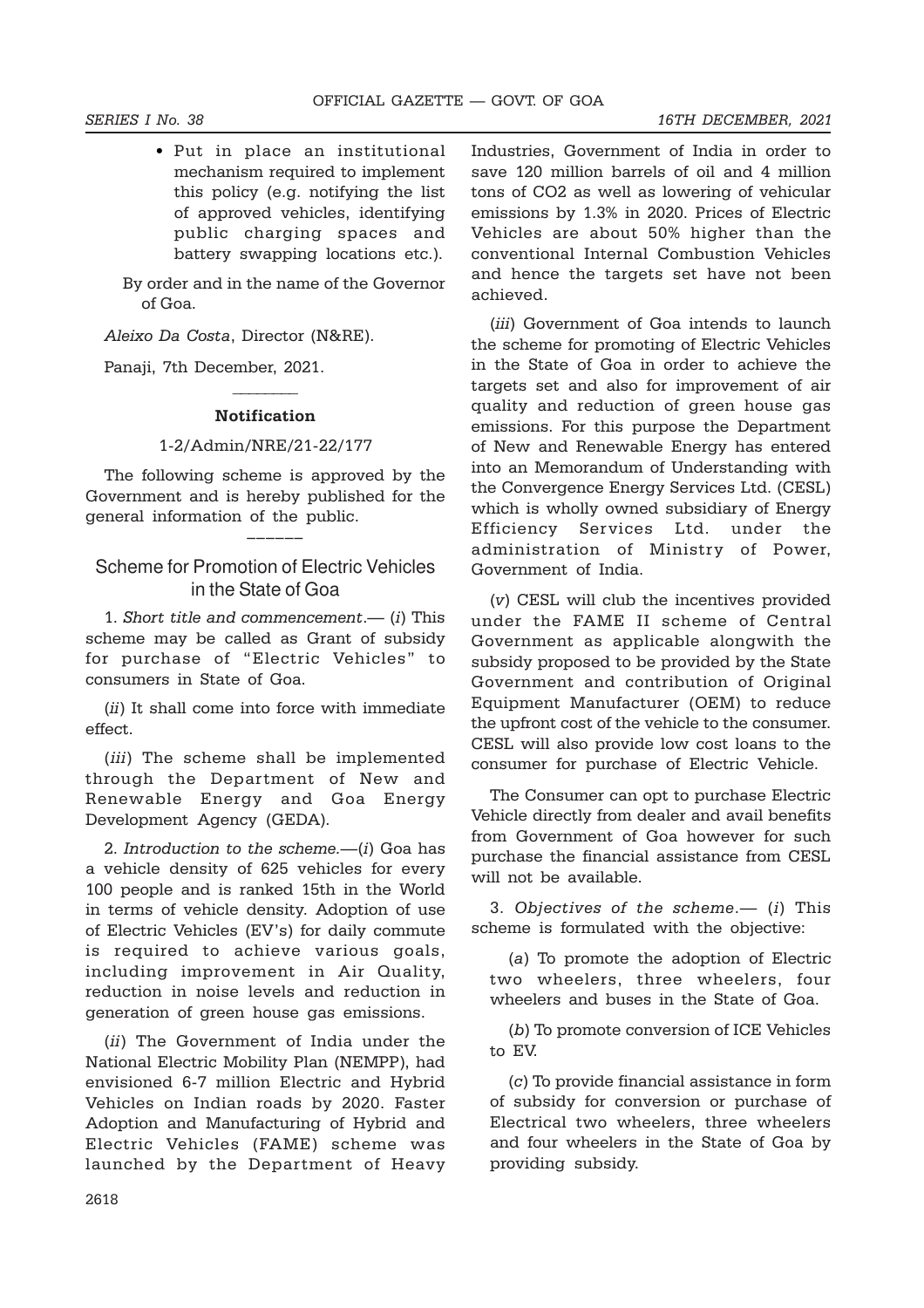(d) To provide scrapping incentives for Two Wheeler, Three Wheeler and Four Wheeler towards the purchase of EV Vehicles.

(e) To improve the air quality by reduction in green house gas emissions, reduction in noise levels and also use of fossil fuels.

(f) To promote local manufacturing of Electric Vehicles in Goa.

(g) To promote employment opportunities to skilled persons in Goa in field of Electric Vehicle servicing.

4. Scope of the scheme.— (i) The main scope of this scheme is to provide incentive in the form of subsidy to the prospective users for purchase or conversion of Electric Two Wheelers, Three Wheelers and Four Wheelers in the State of Goa.

(ii) Financial assistance will be provided in form of subsidy, as mentioned below:

| Sr. No.      | Scheme                                                        | Implementation of Scheme      |                               | Quantum of Subsidy              |
|--------------|---------------------------------------------------------------|-------------------------------|-------------------------------|---------------------------------|
| 1.           | Fame–II                                                       | Government of India           |                               | As applicable                   |
| 2.           | <b>EV Vehicle Scheme</b>                                      | Government of Goa             |                               |                                 |
| $\mathbf{i}$ | Financial Year                                                | 2 Wheeler                     | 3 Wheeler                     | 4 Wheeler                       |
|              | 2021-2022                                                     | Rs. 10,000 /kWh               | Rs. 10,000/kWh                | Rs. 10,000/kWh                  |
|              | 2022-2023                                                     | Rs. 8,000/kWh                 | Rs. 8,000/kWh                 | Rs. 8,000/kWh                   |
|              | 2023-2024                                                     | Rs. 6,000/kWh                 | Rs. 6,000/kWh                 | Rs. 6,000/kWh                   |
|              | 2024-2025                                                     | Rs. 4,000/kWh                 | Rs. 4,000/kWh                 | Rs. 4,000/kWh                   |
|              | 2025-2026                                                     | Rs. 2,000/kWh                 | Rs. 2,000/kWh                 | Rs. 2,000/kWh                   |
| ii)          | Capping of State Subsidy                                      | Not exceeding<br>Rs. 30,000/- | Not exceeding<br>Rs. 60,000/- | Not exceeding<br>Rs. 3,00,000/- |
| iii)         | Number of vehicle for<br>which Subsidy will be<br>provided    | 3000                          | 50                            | 300                             |
| 3.           | Other contribution for<br>scrapping of vehicle by<br>OEM/CESL | Rs. 5,000/-                   | <b>NIL</b>                    | <b>NIL</b>                      |
| 4.           | Goa Government Incentive<br>for scrapping of vehicle          | Rs. 5,000/-                   | Rs. 10,000/-                  | Rs. 10,000/-                    |
| 5.           | Manufactured in Goa                                           | Rs. 5,000/-                   | Rs. 10,000/-                  | Rs. 15,000/-                    |

(iii) CESL will provide training/capacity building to local youths in field of servicing of electric vehicles and their Financial Incentives will be available if the Electric Vehicle is purchased from CESL.

(iv) Registered owner of two wheeler (i.e., two wheeler eligible for the Purchase Incentive) shall also be eligible for a Scrapping Incentive for scrapping and de-registering old ICE 2W, 3W & 4W registered in Goa up to Rs. 5,000/- for 2W and Rs. 10,000/- for 3W & 4W respectively. The incentive shall be reimbursed by the GEDA to the registered owner of 2W EV, 3W EV and 4W EV subject to confirmation of scrapping and de-registration of the ICE vehicle by the RTO.

(v) Purchase Incentive for conversion of Old ICE vehicle into EV vehicle by retrofitting kit subject to approval by the RTO, will be provided to the registered owner of the EV as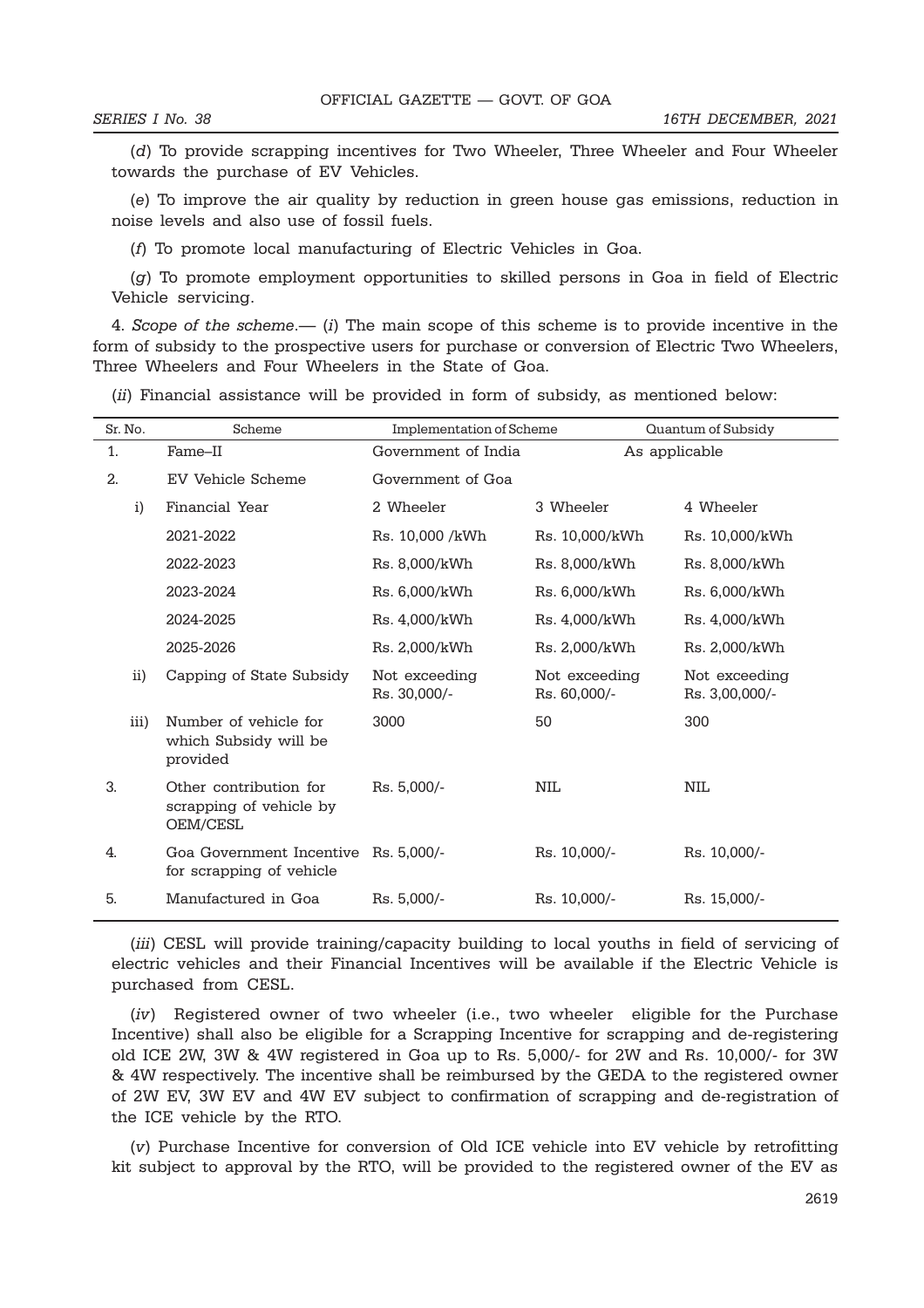SERIES I No. 38 16TH DECEMBER, 2021

per the capacity of the battery or maximum upto capping of the State subsidy whichever is lower.

5. Eligibility and Modalities for availing benefits under the scheme.— Permanent residents of Goa having Aadhar Card and Driving License issued in Goa are entitled for the benefits under this scheme.

6. Quantum of financial subsidy under the Scheme.— The total amount of financial subsidy will be decided by Department of New & Renewable Energy and disbursement will be done on First Come First Serve (FCFS) basis.

7. Pattern of Assistance of the Scheme.—

(i) GEDA shall operate "Goa Decarbonization Fund" to undertake various activities for promotion of EVs and to give financial assistance to beneficiaries as per the scheme. For the implementation of scheme Government grants and other financial assistance and support will be provided to Goa De-carbonization Fund.

(*ii*) The subsidy shall be disbursed in a single installment to the beneficiary concerned i.e. 100% on purchase/conversion of the vehicle and production of documents of purchase/conversion i.e. copy of RC book and Insurance by the Beneficiary.

(iii) The Government reserves the right to keep in abeyance, stop future subsidy and modify the financial quantum, as also the conditions of the scheme, at any point of time, to limit expenditure to the budgetary provisions made for the purpose. No claim or appeal or challenge shall lie with any authority or Court, in respect of this decision of the Government.

(iv) In case of a fraudulent claim of subsidy benefits by an applicant, GEDA would proceed to recover the subsidy amount from the beneficiary. GEDA could also initiate appropriate criminal proceedings against the defaulting applicants.

8. Relaxation of the provisions of the scheme.— The Government shall be empowered to relax any or all of the clauses or conditions of this scheme in genuine case(s) for sanction of the grant.

9. Interpretation of the provisions of this scheme.— If any question arises regarding interpretation of any clause, word, expression of the scheme, the decision about the interpretation shall lie with the Government, which shall be final and binding on all concerned.

10. Redressal of grievances and dispute.— Grievances or disputes between beneficiary and GEDA if any, arising out of implementation of this scheme, shall be referred to the Secretary (N&RE) who shall hear and decide such matters and the decision of the Secretary to the Government in this regard shall be final and binding on all concerned.

Provided no grievance or dispute regarding the decision of the Government under clause 7 (iii) above shall lie with any authority or tribunal or court, in respect of the decision.

11. This scheme has been issued with the administrative approval of the Government under U.O. No. 176 dated 06-07-2021 and concurrence of the Finance (Exp.) Department vide their U.O. No. 3750/F dated 22-11-2021.

> By order and in the name of the Governor of Goa.

Aleixo Da Costa, Director (N&RE).

Panaji, 7th December, 2021.

# \_\_\_\_\_\_\_\_\_ Notification

### 1-2/Admin/NRE/21-22/178

The following Policy is approved by the Government and is hereby published for the general information of the public.

## Goa EV Concessional Charging Infrastructure Policy-2021

–––––––

Adoption of Electric Vehicles ('EVs') for daily commute is essential for a wide range of goals, including better air quality, reduced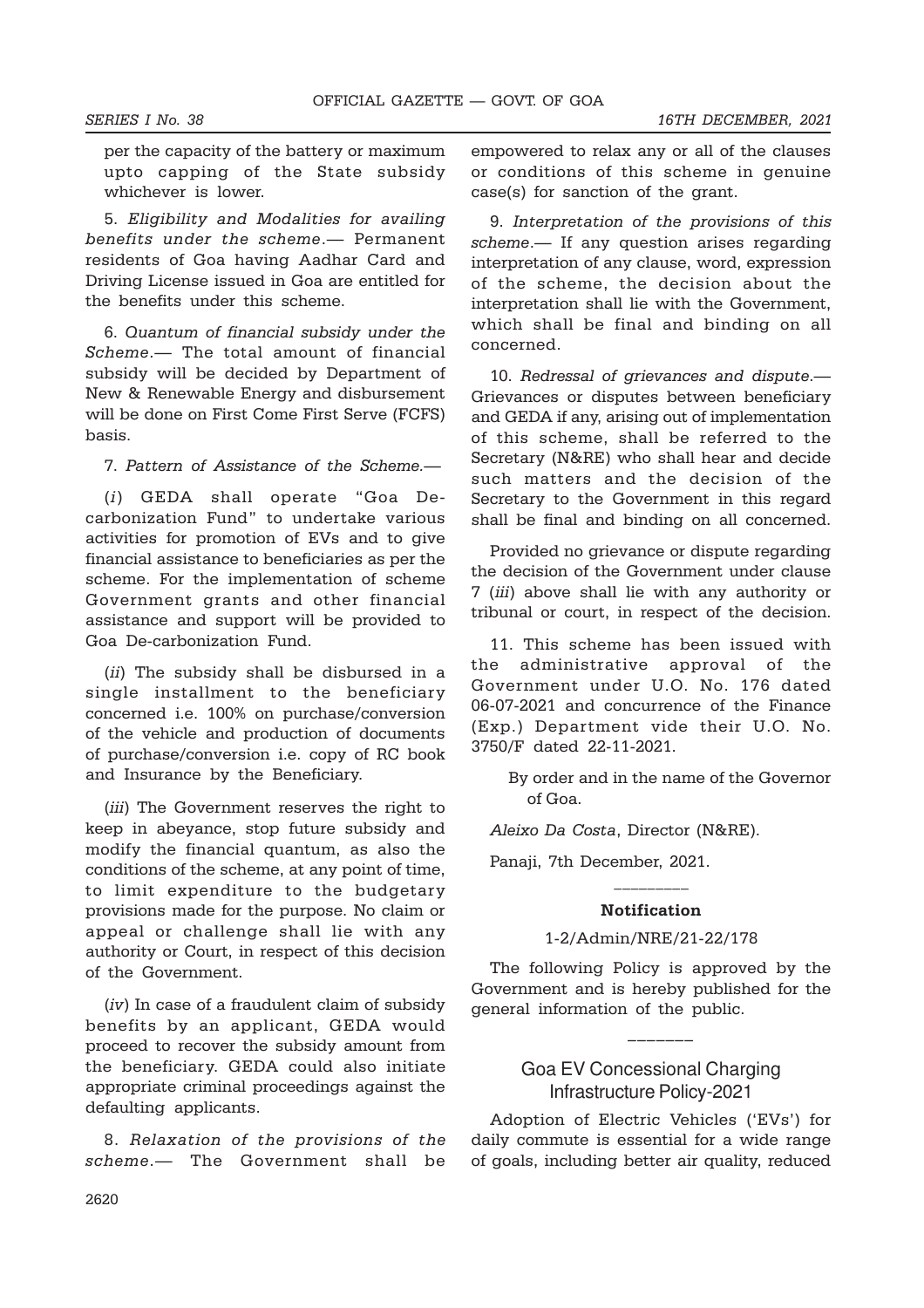noise pollution, enhanced energy security, along with lowered carbon dioxide and greenhouse gas emissions. With vehicular pollution being a constant source of reduced air quality within the State, rapid adoption of zero-emission vehicles is of great importance.

Under the National Electric Mobility Mission Plan (NEMMP), the Government of India has envisioned 6-7 million electric and Hybrid vehicles on Indian roads by 2020. Towards this goal, the Faster Adoption and Manufacturing of Hybrid and Electric vehicles (FAME) scheme has been launched by the Department of Heavy Industries, Government of India. Its target is saving 120 million barrels of oil and 4 million tons of CO2.

With a coastline of about 104 km. and inland waterways of about 250 km., Goa is among the fastest-growing states in the country. The Goan economy is largely dependent on tourism as the annual arrival of tourists are almost five times that of the local population. Goa has a total population of 15 lakh and receives about 75 lakh tourists every year. The movement of these seasonal tourists is largely dependent on unorganized transportation, including unmetered taxis, motorcycles, ferry boats and rickshaws.

High vehicle density in Goa and, in addition increased load affect the environment due to CO2 emission. Therefore, an affordable and efficient Concessional Public EV Charging Infrastructure is needed.

1. Short title, extent applicability and commencement.—

1.1 This Policy may be called "Goa EV Concessional Charging Infrastructure Policy, 2021.

1.2 It shall extend to the whole of the State.

1.3 It shall come into force from the date of its publications in the Gazette.

1.4 The Policy shall supersede the existing guidelines, if any, for the installation of EV charging stations.

1.5 The content of this policy shall be the order of the Government in terms of section 304 of Municipality Act, 1968 and directions under section 244-B, read with section 244-A of the Goa Panchayat Raj Act, 1994 for its implementation.

2. Definition.— In this policy, unless the context otherwise requires:—

2.1 "State" means the State of Goa.

2.2 "EV" means Electric Vehicle.

2.3 "Charging Station" means a station where an Electric Vehicle is electrically charged using the Electric Vehicle supply equipment.

2.4 "Application" means the application for operating a charging station on concessional location under this Policy.

2.5 "Applicant" means any person or a group of person who makes an application seeking permission to install, operate and maintain a charging station.

2.6 "Fees" means any fee prescribed under this policy for installation of charging station.

2.7 "DNRE" means Department of New and Renewable Energy.

2.8 "GEDA" means Goa Energy Development Agency.

2.9 "Appellate Authority" means a committee constituted under the policy to dispose of appeals against the decision of the GEDA.

2.10 "Tariff" means the amount of money a person will have to pay per unit to charge the EV at the charging station.

2.11 "Tariff Committee" means a Committee constituted under this policy to fix/revise the tariff to be charged by an allottee under the Policy.

2.12 "Local Authority" includes Municipal Corporation, Municipal Council and Village Panchayats.

2.13 "Urban Areas", "Developing Areas", "Rural Areas" and "Coastal Areas" shall be the same as specified for the purpose of determination of stamp duty by the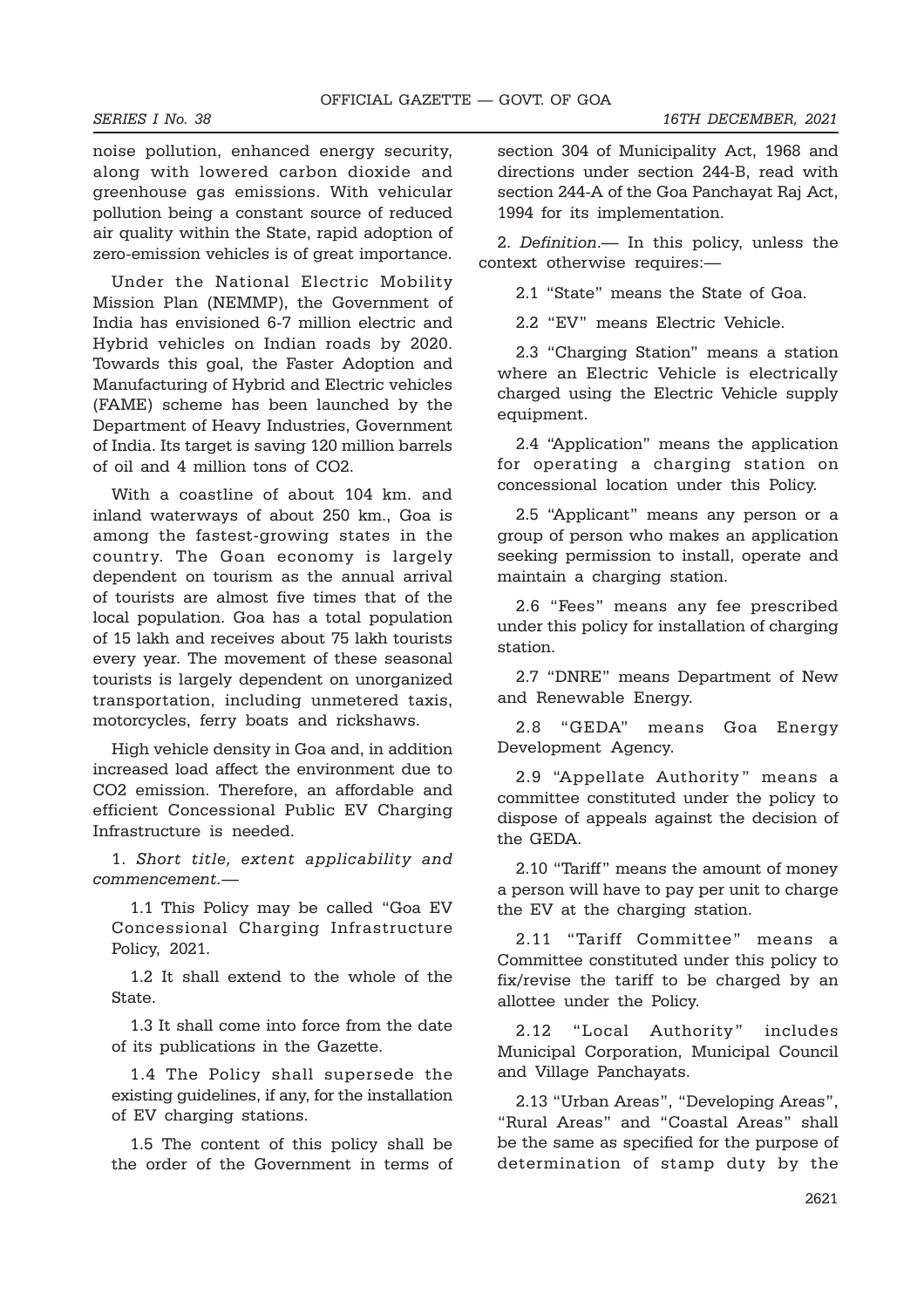Revenue Department, Government of Goa vide order No. 17/1/fixation of land rates/ 2012-RD/5004 dated 26-12-2012.

3. Tariff Committee shall.—

3.1 Consists of the Hon'ble Minister (NRE), Secretary (NRE), Secretary (Finance), Secretary (Power), Director (NRE) and Member Secretary (GEDA).

3.2 Fix the tariff per unit to be charged for charging the Electric Vehicle by the allottee under this Policy, subject to capping of Rs. 8 per unit.

3.3 The tariff per unit shall be fixed on the basis of following aspects:-

(a) Fixed cost.

(b) Operation, maintenance and other charges.

(c) GEDA Charges - out of which 20% will be shared with land owning agency and balance 80% will go in Goa Decarbonisation Fund.

(d) Cost of power.

4. Application process and General Conditions.—

4.1 GEDA will advertise list of concessional Electric Vehicle Charging locations against which applications will be received by the GEDA and license shall be granted to the applicant after following due process.

4.2 In case of multiple applications for any particular location, GEDA will award the concessional location to the applicant offering maximum fixed monthly contribution to Goa Decarbonization Fund for the period of allotment.

4.3 If there is no operator coming forward for a particular location, GEDA with approval of Tariff Committee may offer a higher tariff for such locations.

4.4 The GEDA shall established a single application process within 30 days from the date of the publication of the policy for submission of application. Till such time the GEDA on receipt of the application, process the physical application alongwith all documents so received for necessary action.

4.5 Every application shall be charged onetime non-refundable application fee of Rs. 10,000/- (Rupees ten thousand only) per location and shall be submitted alongwith prescribed documents.

4.6 Appeals against the decision of the GEDA shall lie to the Appellate Authority which would depose off such appeals within 30 days. The Appellate Authority shall have the power to amend, cancel, remand back or endorsed the decisions of the GEDA.

4.7 The Appellate Authority shall consist of Secretary (Finance), Secretary (NRE), Secretary (Urban Development), Secretary (Industries), Secretary (Tourism) and Secretary (Panchayats).

5. Guidelines for installation of Charging Stations.—

5.1 An application as specified in prescribed form shall be submitted to the GEDA.

5.2 If the application is not complete, the applicant may be given an opportunity to submit revised application or document(s) rectifying the defects within 15 days and GEDA may accept the revised application.

5.3 No application shall be rejected unless the applicant has been given an opportunity of being heard on the reasons of such an action.

5.4 GEDA shall issue the permission within 15 days from the date of accepting the application or revised application or documents as the case may be. GEDA will co-ordinate with other Government Departments/local bodies/Agencies if required.

5.5 GEDA shall collect all fees and monthly rent (in case of Government land). As may be prescribed from time to time and deposit the same in the designated Budget Head.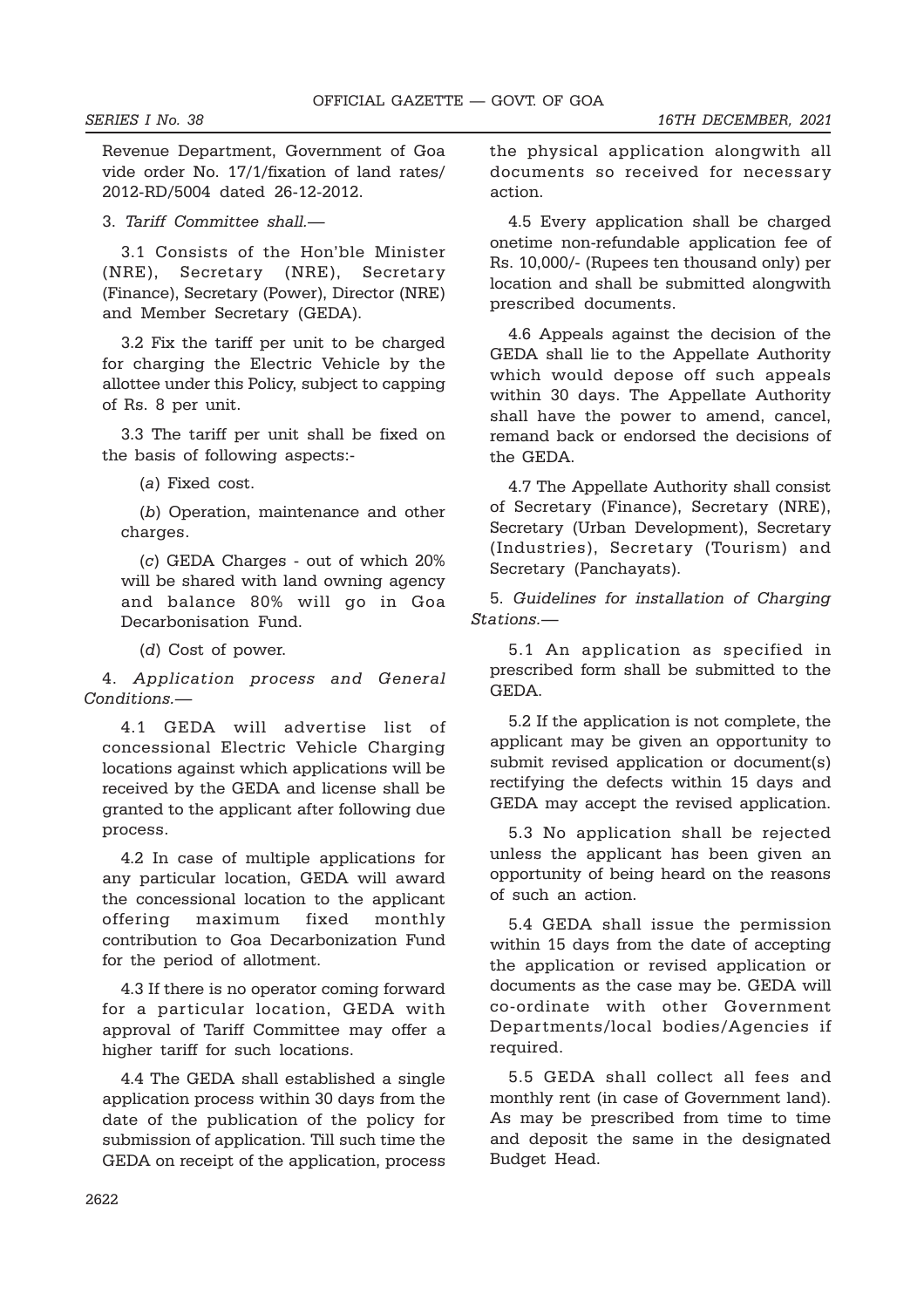5.6 At the time of granting the permission, GEDA shall mention all dues payable by the applicant including payments to be made to any other Government Departments or local bodies.

5.7 Except as mentioned in the permission given by the GEDA, no other permission or fee would be required or charged for the installation of the Charging Station.

5.8 The Applicant shall have no right over the property which has been approved to use for installation and operation of EV Charging Station.

6. Charging Infrastructure and Initial Concessional Charging Locations.—

6.1 Subject to revision due to technological advancement the following charging infrastructure will be used at the charging station for fast and slow charging.

The types of chargers:—

| Sr. No. | Type of AC charger                                                                           | Duration of charging                                                 |
|---------|----------------------------------------------------------------------------------------------|----------------------------------------------------------------------|
| 1.      | AC-001 Chargers<br>AC smart charging<br>Instrument                                           | 6 hrs. (depends on<br>state of vehicle<br>battery).                  |
| 2.      | DC fast charging<br>instrument Bharat<br>DC-001                                              | 60-90 minutes<br>(depends on state<br>of vehicle battery).           |
| 3.      | Fast combined<br>charging system<br>122KW fast chargers<br>$(CCS + CHaDeMo + AC)$<br>type-2) | Less than 60<br>minutes (depends<br>on state of<br>vehicle battery). |

6.2 The first 50 concessional EV charging locations are identified for installation of charging station.

7. Other terms and conditions.—

7.1 In case the application for permission is rejected, except the processing fee, other fees paid shall returned to the applicant within one month from the date of rejection after following due process

7.2 In case of violation of provisions of this policy by any applicant, GEDA shall issue show cause notice to the applicant.

In case a satisfactory reply is not received within 15 days of the issuance of the show cause notice, the permission/No objection issued to the applicant will be cancelled.

7.3 If an applicant violates any provisions of the policy, it shall be liable to be panelized as per the following terms:—

7.4 As soon as GEDA comes to know that any provision has been violated, a show cause will be issued to the EV charging station operator. The operator will have to reply to the show cause within 15 days from the date of service of this notice.

7.5 If the reply is not satisfactory, the violator will be levied a penalty of Rs. 25,000/-. The penalty money may be recovered from the Bank Guarantee provided by the applicant. The Bank guarantee wherever applicable, will be forfeited in the following cases:

(i) Incase of the applicant failing to discharge obligation under this policy.

(ii) If the applicant fails to perform as per the undertaking inspite of extension of time.

(*iii*) Regular accidents or mishaps happens because of lack of sufficient safety precaution measures at the charging station.

(iv) In case the Performance Bank Guarantee is invoked as mentioned above, the applicant shall be required to replenish reinstate the required Performance Bank Guarantee within one month of such invocation.

(v) If any damage is caused to the Government property by the work of the applicant, it will be responsibility of the applicant to restore the same at his own cost or compensate the damage.

(vi) If delivery of service is affected than the applicant must restore the service within 48 hours and the applicant will have to carry out the work according to instruction of GEDA or concern Department.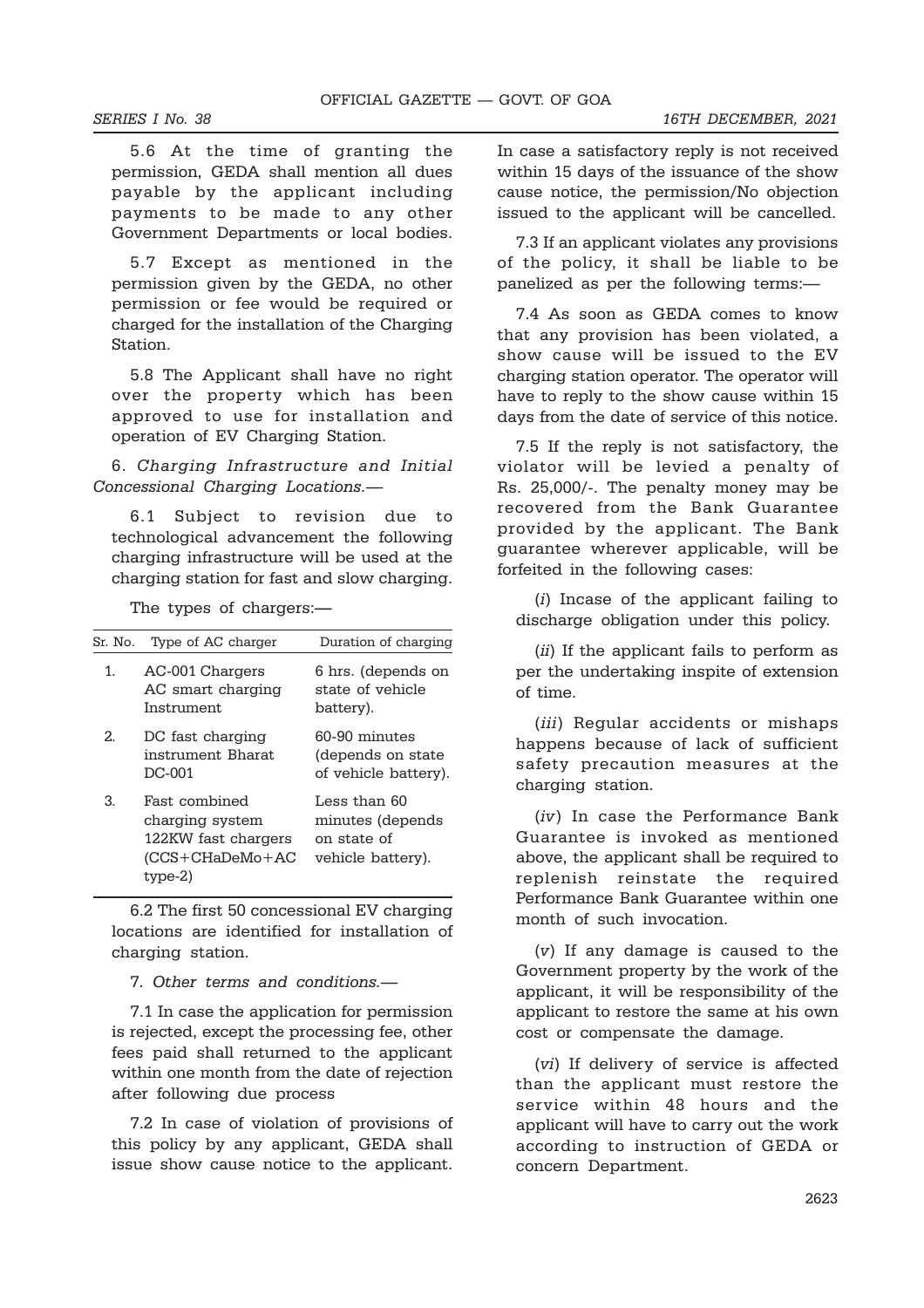(vii) Where ever it is necessary expedient to remove or alter any EV charging infrastructure, GEDA shall issue a notice to the applicant being the owner of such EV charging infrastructure to remove or alter its location. On receipt of the notice, the applicant shall, forth with and within a period of 15 days, proceed to submit, a detailed plan for removal or alteration of such EV charging infrastructure. GEDA shall, after examination of the detailed plan submitted by the applicant, passed such orders as it deems fit. Provided that the Appellate Authority shall, having regard to emergent an expedient circumstances requiring the removal or alteration of such EV charging infrastructure. Provided further that the responsibility and the liability including the cost thereof for removal or alteration of such EV charging infrastructure shall be borne by the applicant.

8. Other Revenue Generating purposes.— The operator of the charging stations shall be allowed for other revenue generation purposes with prior approval. Revenue generated will be shared with GEDA on 50:50 basis.

GEDA Charges - out of which 20% will be shared with land owning agency and balance 80% will go in Goa Decarbonisation Fund.

9. Changes in the policy.— This policy shall be suitably adjusted, with the approval of the Government, to accommodate changes that may be necessitated on account of any Technology or regulatory developments which may be introduced by competent authority in order to keep this policy dynamically responsive to changing technology, regulatory regime or any other unforeseen development.

By order and in the name of the Governor of Goa.

Aleixo Da Costa, Director (N&RE).

Panaji, 7th December, 2021.

Application for issue of permission for installation and operation of EV Charging Station in the State of Goa

\_\_\_\_\_\_

Reference No. ………………………………..

To, The Member Secretary, Goa Energy Development Agency, 5th floor, Goa - IDC Building, Patto, Panaji, Goa.

a) Details of the applicant:

i) Name of the applicant: …………………………….........................................................................................................

ii) Address for Correspondence: